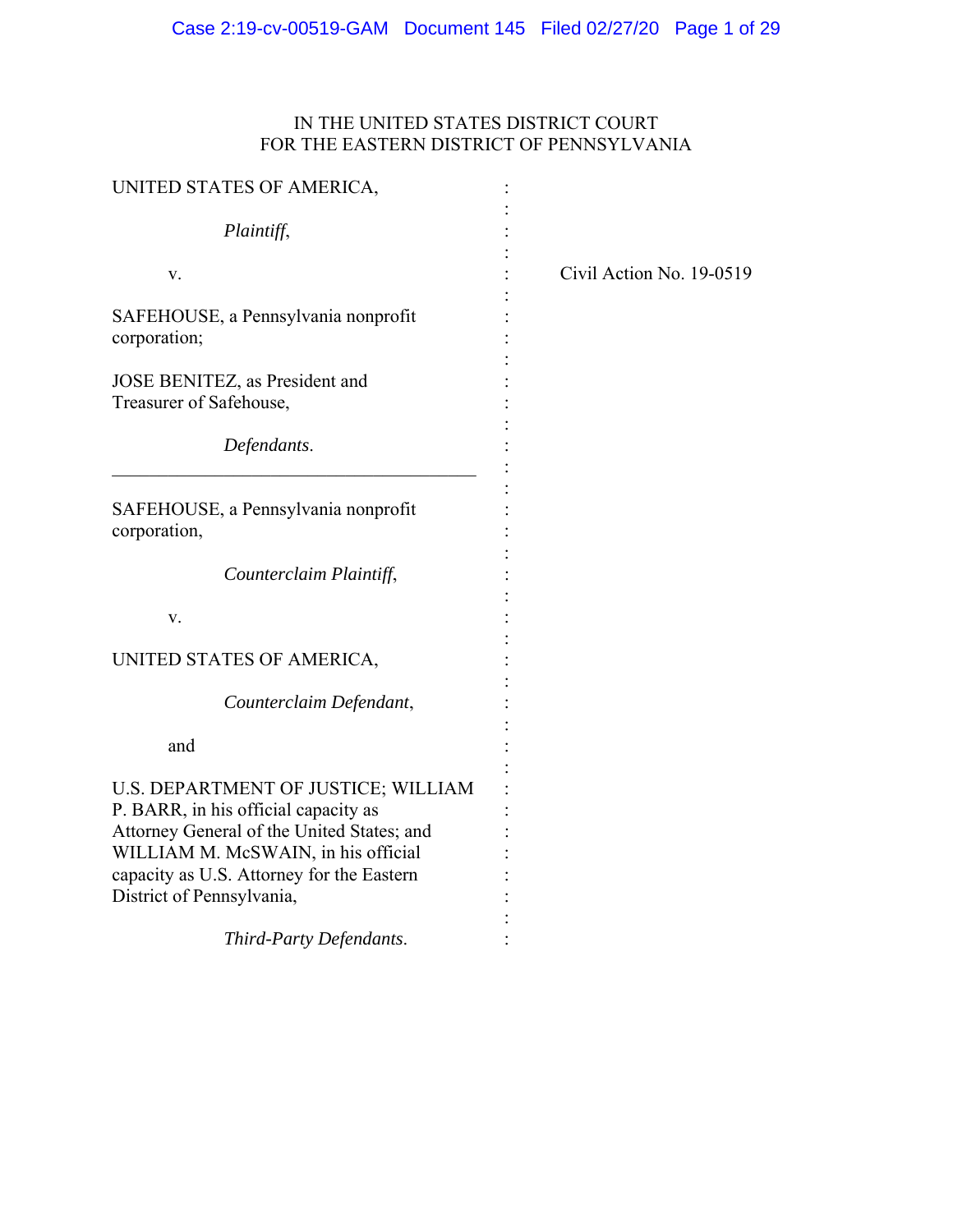### **ORDER**

AND NOW, this day of  $\qquad \qquad$ , 2020, upon consideration of the United States' Motion for Stay Pending Appeal, it is hereby ORDERED that the motion is GRANTED IN PART. The effect of the Court's Order, dated February 25, 2020 (ECF No. 142) is hereby STAYED pending full briefing on the Government's motion, subject to further order of this Court.

BY THE COURT:

 GERALD A. McHUGH United States District Judge

 $\mathcal{L}_\text{max}$  , where  $\mathcal{L}_\text{max}$  and  $\mathcal{L}_\text{max}$  and  $\mathcal{L}_\text{max}$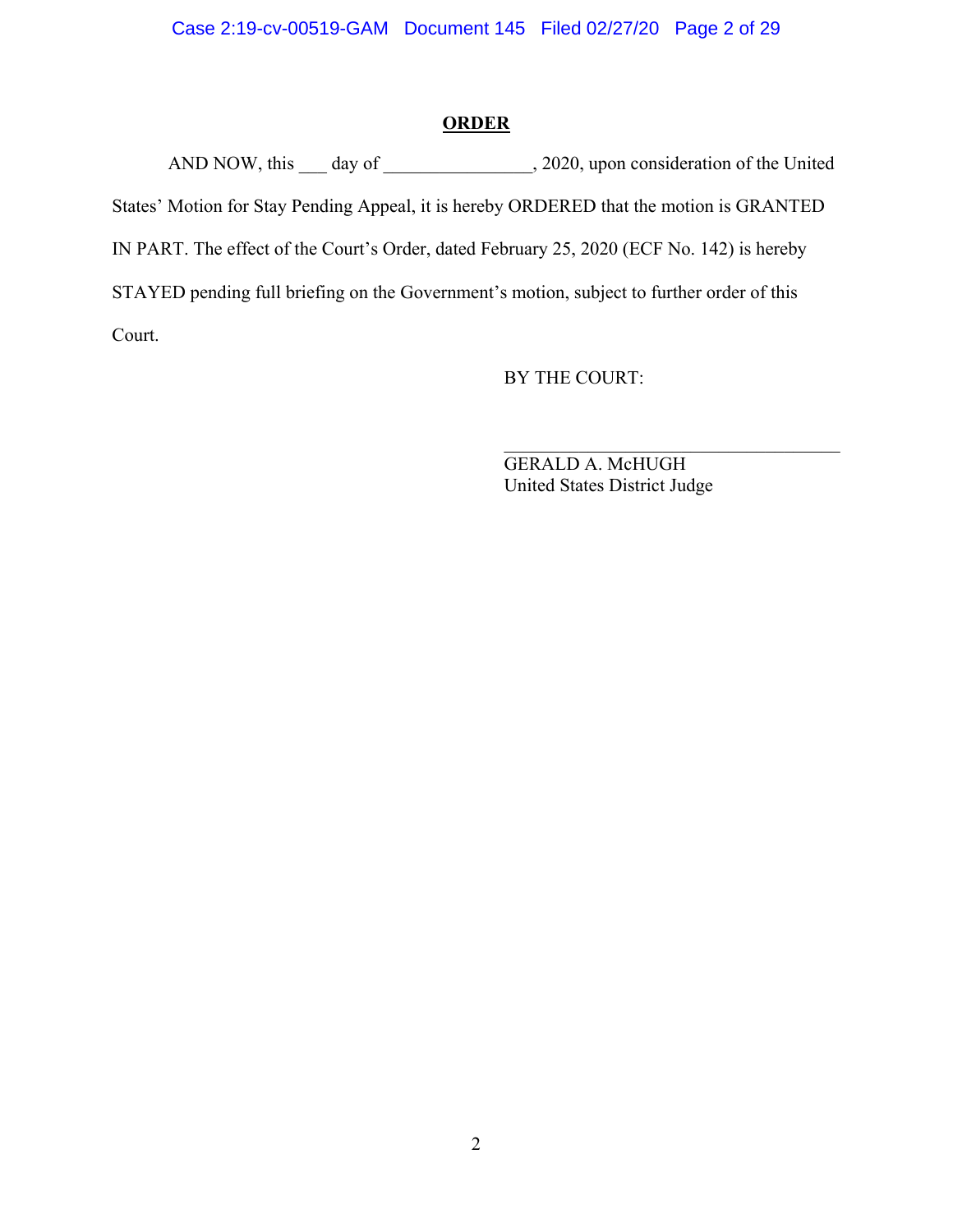# IN THE UNITED STATES DISTRICT COURT FOR THE EASTERN DISTRICT OF PENNSYLVANIA

| UNITED STATES OF AMERICA,                                                                                                                                        |                          |
|------------------------------------------------------------------------------------------------------------------------------------------------------------------|--------------------------|
| Plaintiff,                                                                                                                                                       |                          |
| V.                                                                                                                                                               | Civil Action No. 19-0519 |
| SAFEHOUSE, a Pennsylvania nonprofit<br>corporation;                                                                                                              |                          |
| JOSE BENITEZ, as President and<br>Treasurer of Safehouse,                                                                                                        |                          |
| Defendants.                                                                                                                                                      |                          |
| SAFEHOUSE, a Pennsylvania nonprofit<br>corporation,                                                                                                              |                          |
| Counterclaim Plaintiff,                                                                                                                                          |                          |
| v.                                                                                                                                                               |                          |
| UNITED STATES OF AMERICA,                                                                                                                                        |                          |
| Counterclaim Defendant,                                                                                                                                          |                          |
| and                                                                                                                                                              |                          |
| U.S. DEPARTMENT OF JUSTICE; WILLIAM<br>P. BARR, in his official capacity as<br>Attorney General of the United States; and<br>WILLIAM M. McSWAIN, in his official |                          |
| capacity as U.S. Attorney for the Eastern<br>District of Pennsylvania,                                                                                           |                          |
| Third-Party Defendants.                                                                                                                                          |                          |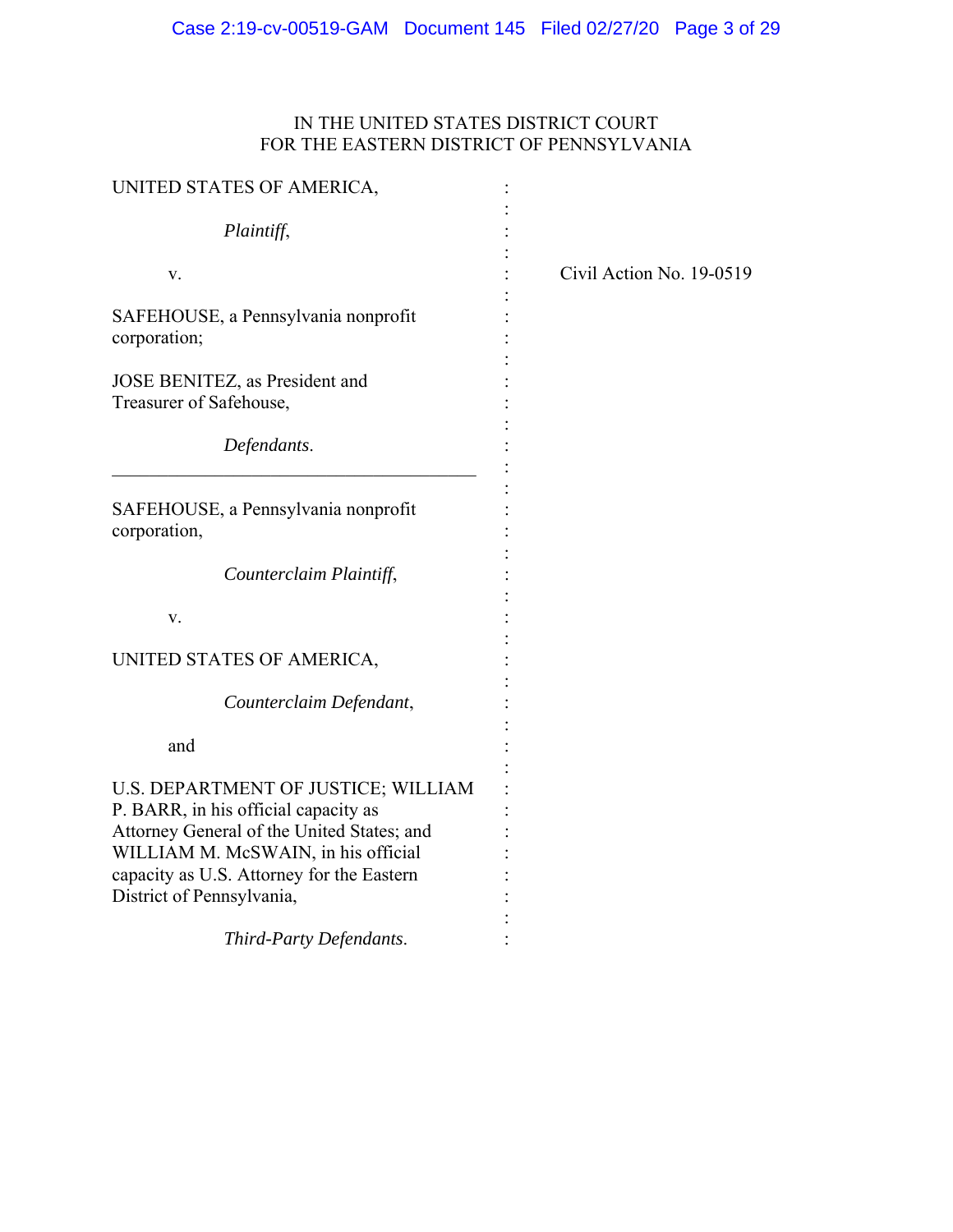### **ORDER**

AND NOW, this \_\_\_ day of \_\_\_\_\_\_\_\_\_\_\_\_\_\_, 2020, upon consideration of the United States' Motion for Stay Pending Appeal, and any response thereto, it is hereby ORDERED that the motion is GRANTED. The effect of the Court's Order, dated February 25, 2020 (ECF No. 142) is hereby STAYED until this Court or the U.S. Court of Appeals for the Third Circuit enters an order lifting the stay or until any appeal in this case is finally resolved.

BY THE COURT:

 GERALD A. McHUGH United States District Judge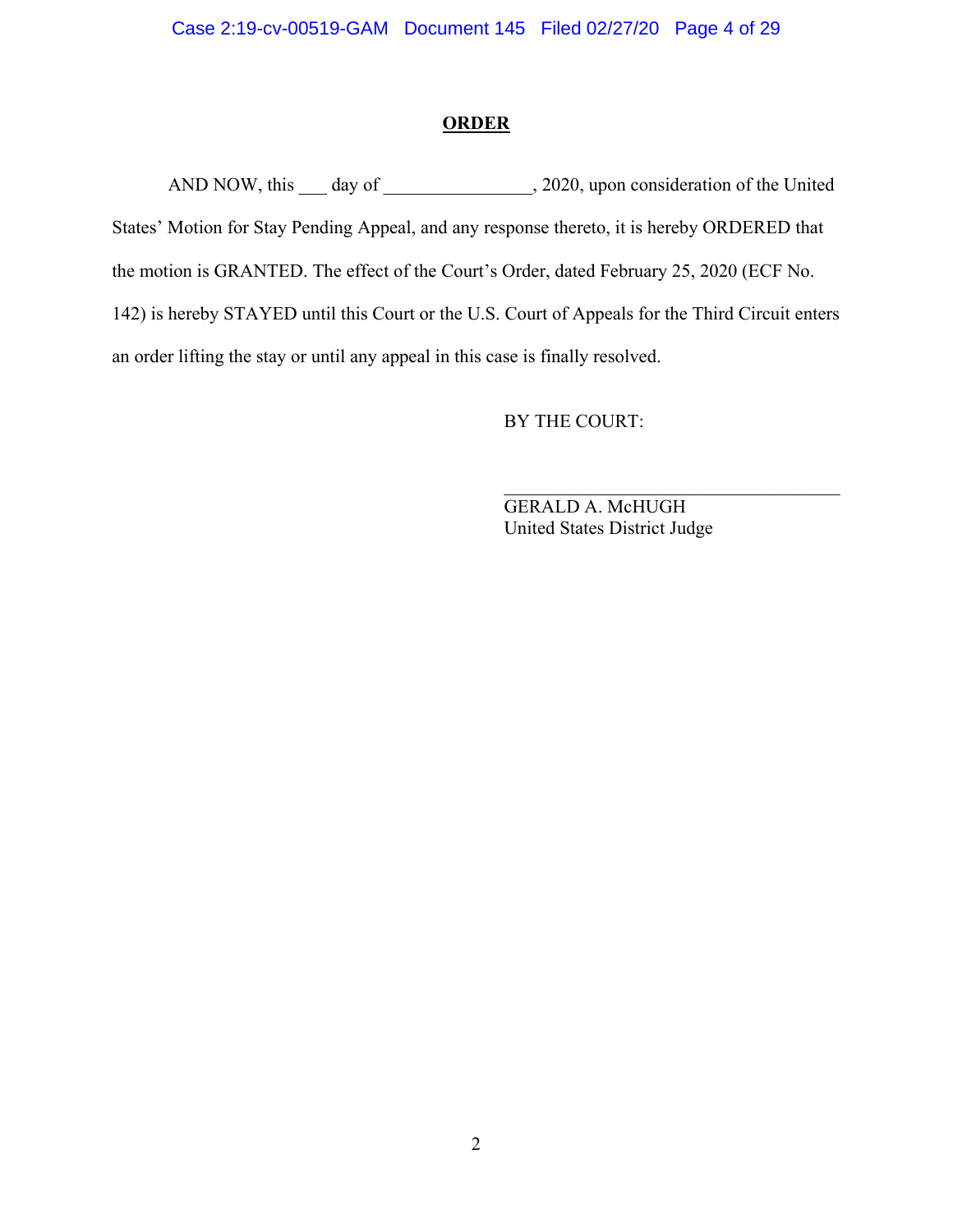# IN THE UNITED STATES DISTRICT COURT FOR THE EASTERN DISTRICT OF PENNSYLVANIA

| UNITED STATES OF AMERICA,                                                         |                          |
|-----------------------------------------------------------------------------------|--------------------------|
| Plaintiff,                                                                        |                          |
| V.                                                                                | Civil Action No. 19-0519 |
| SAFEHOUSE, a Pennsylvania nonprofit<br>corporation;                               |                          |
| JOSE BENITEZ, as President and Treasurer<br>of Safehouse,                         |                          |
| Defendants.                                                                       |                          |
| SAFEHOUSE, a Pennsylvania nonprofit<br>corporation,                               |                          |
| Counterclaim Plaintiff,                                                           |                          |
| v.                                                                                |                          |
| UNITED STATES OF AMERICA,                                                         |                          |
| Counterclaim Defendant,                                                           |                          |
| and                                                                               |                          |
| U.S. DEPARTMENT OF JUSTICE; WILLIAM<br>P. BARR, in his official capacity as       |                          |
| Attorney General of the United States; and<br>WILLIAM M. McSWAIN, in his official |                          |
| Capacity as U.S. Attorney for the Eastern<br>District of Pennsylvania,            |                          |
| Third-Party Defendants.                                                           |                          |
|                                                                                   |                          |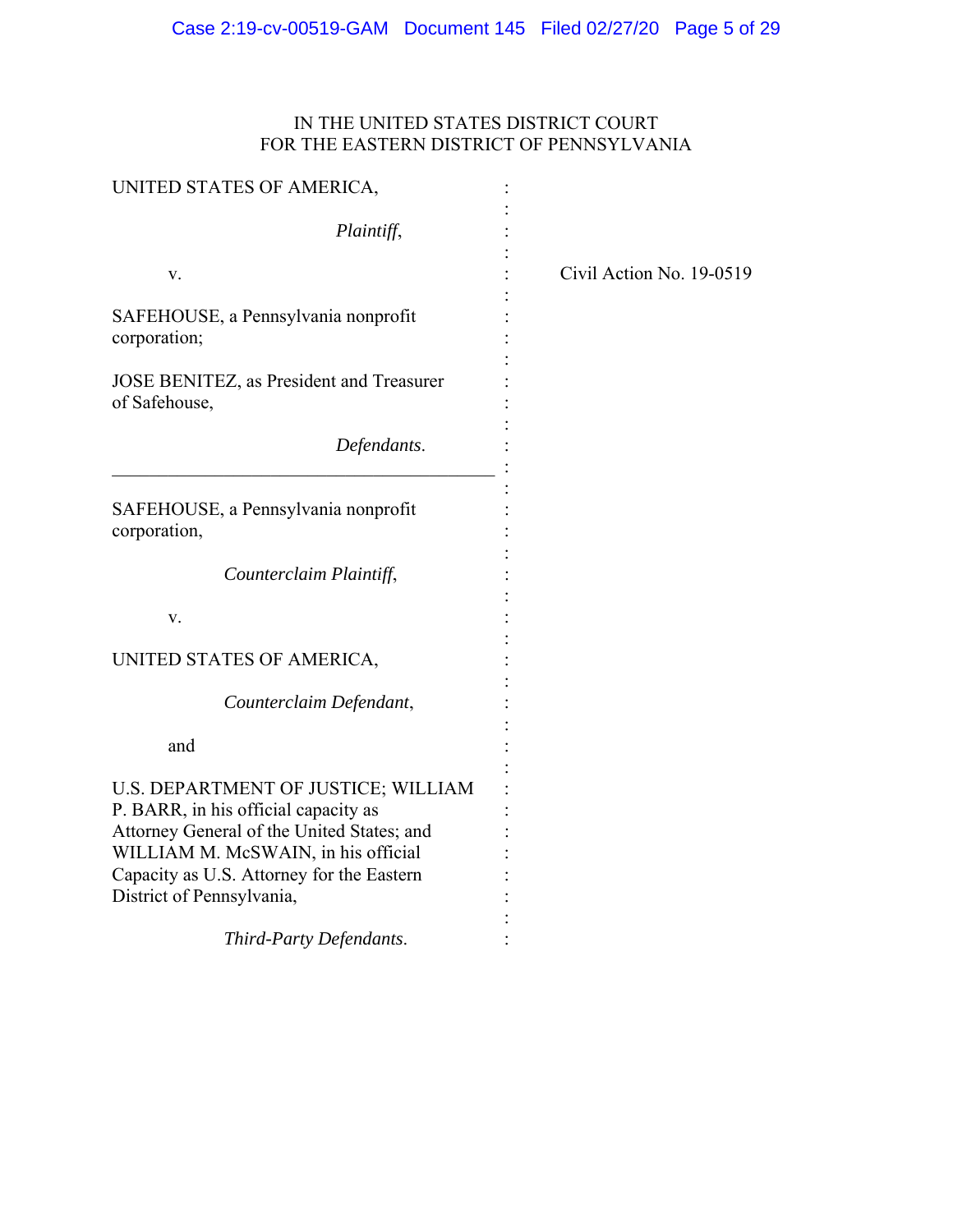# [ALTERNATIVE] **ORDER**

AND NOW, this \_\_\_ day of \_\_\_\_\_\_\_\_\_\_\_\_\_\_, 2020, upon consideration of the United States' Motion for Stay Pending Appeal, and any response thereto, it is hereby ORDERED that the motion is GRANTED IN PART. The effect of the Court's February 25, 2020 Order (ECF No. 142) is hereby STAYED pending a decision by the United States Court of Appeals for the Third Circuit on the Government's application to that Court for a stay pending appeal.

BY THE COURT:

 GERALD A. McHUGH United States District Judge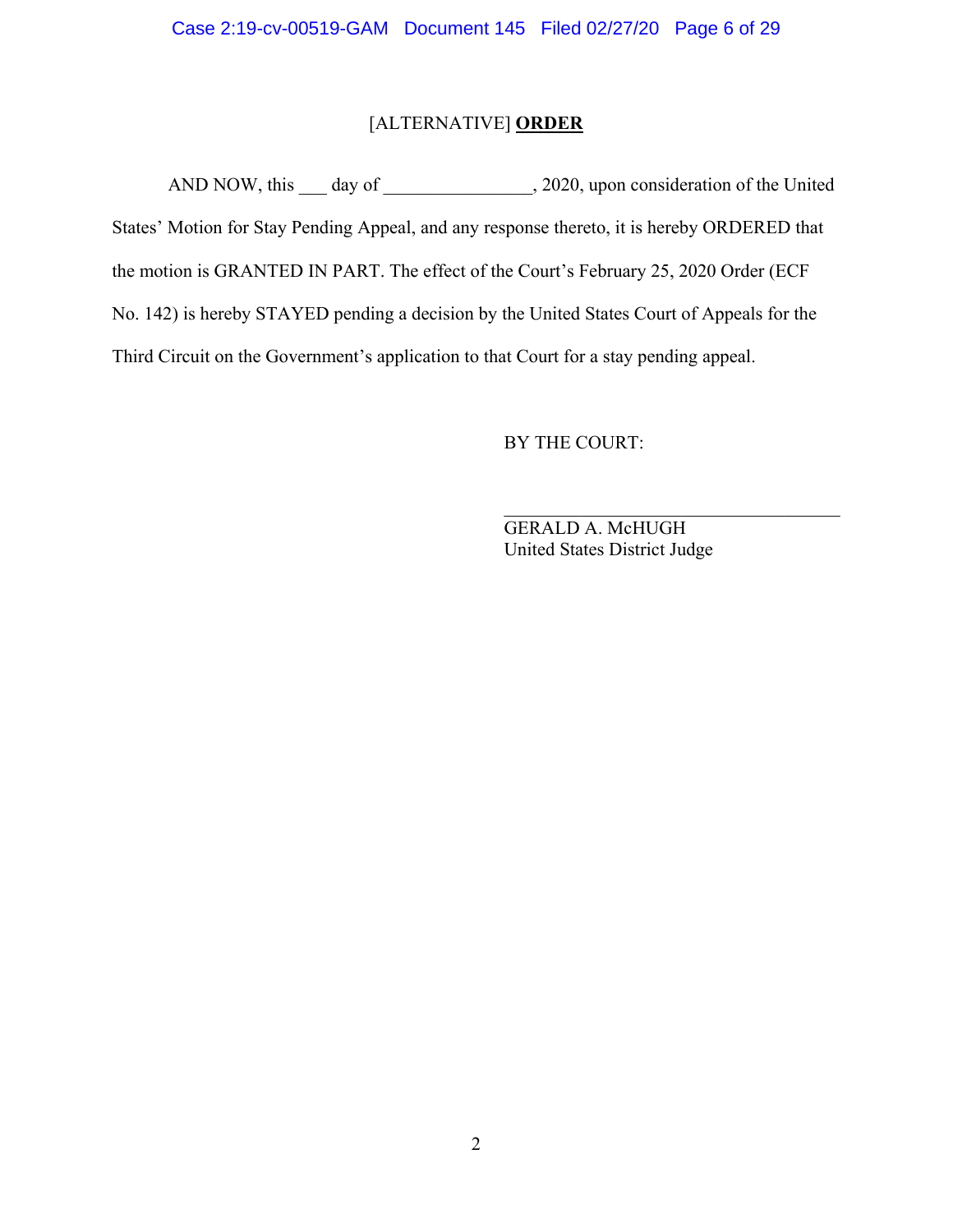# IN THE UNITED STATES DISTRICT COURT FOR THE EASTERN DISTRICT OF PENNSYLVANIA

| UNITED STATES OF AMERICA,                                                                                                                                                                                                                  |                          |
|--------------------------------------------------------------------------------------------------------------------------------------------------------------------------------------------------------------------------------------------|--------------------------|
| Plaintiff,                                                                                                                                                                                                                                 |                          |
| V.                                                                                                                                                                                                                                         | Civil Action No. 19-0519 |
| SAFEHOUSE, a Pennsylvania nonprofit<br>corporation;                                                                                                                                                                                        |                          |
| JOSE BENITEZ, as President and<br>Treasurer of Safehouse,                                                                                                                                                                                  |                          |
| Defendants.                                                                                                                                                                                                                                |                          |
| SAFEHOUSE, a Pennsylvania nonprofit<br>corporation,                                                                                                                                                                                        |                          |
| Counterclaim Plaintiff,                                                                                                                                                                                                                    |                          |
| v.                                                                                                                                                                                                                                         |                          |
| UNITED STATES OF AMERICA,                                                                                                                                                                                                                  |                          |
| Counterclaim Defendant,                                                                                                                                                                                                                    |                          |
| and                                                                                                                                                                                                                                        |                          |
| U.S. DEPARTMENT OF JUSTICE; WILLIAM<br>P. BARR, in his official capacity as<br>Attorney General of the United States; and<br>WILLIAM M. McSWAIN, in his official<br>capacity as U.S. Attorney for the Eastern<br>District of Pennsylvania, |                          |
| Third-Party Defendants.                                                                                                                                                                                                                    |                          |

### **UNITED STATES' EMERGENCY MOTION FOR STAY PENDING APPEAL OR FOR AN ADMINISTRATIVE STAY**

Plaintiff and Counterclaim Defendant the United States of America moves this Court

pursuant to Federal Rule of Civil Procedure 62, and consistent with Federal Rule of Appellate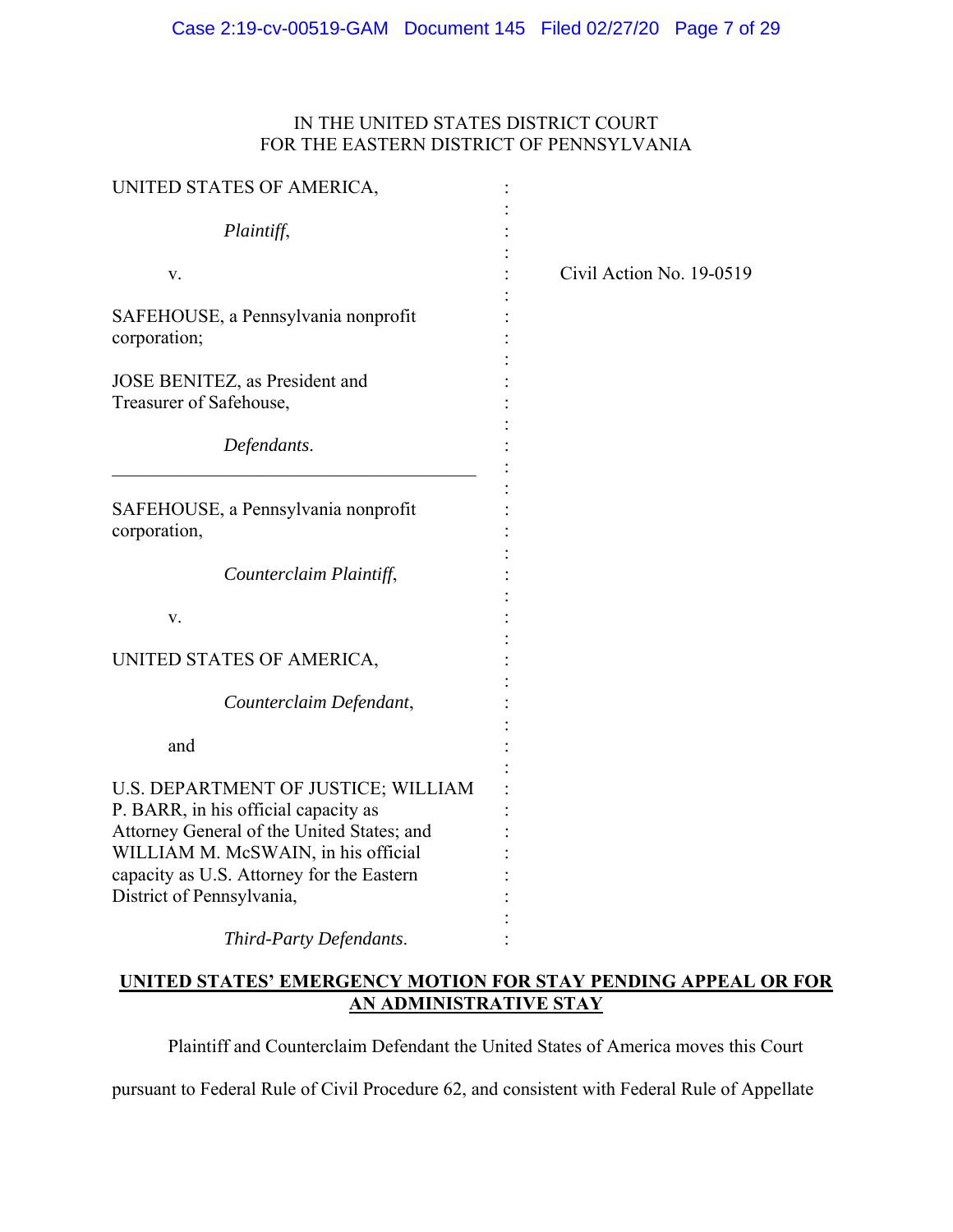#### Case 2:19-cv-00519-GAM Document 145 Filed 02/27/20 Page 8 of 29

Procedure 8(a)(1), to enter a stay of this Court's Order, issued on February 25, 2020, as ECF No. 142 pending the resolution of the government's appeal. The government also requests this Court immediately grant an administrative stay of that order while the parties submit expedited briefing on the United States' motion. In the alternative, the government requests this Court enter an administrative stay of the February 25 Order until the Third Circuit considers and rules upon the government's application for a stay pending appeal.

On February 25, 2020, this Court ruled, as a matter of first impression, that Defendant Safehouse's operation of a "Consumption Room," in which participants will be invited to inject illegal drugs under supervision of Safehouse volunteers and staff, does not violate § 856 of the Controlled Substances Act. (*See* ECF No. 142 at ¶ 4.) Section 856(a)(2) makes it a crime to "manage or control any place . . . and knowingly and intentionally . . . make available for use, with or without compensation, the place for the purpose of unlawfully . . . using a controlled substance." Safehouse has represented that "upon entry of a declaratory judgment in its favor," it plans to open at least one consumption room in Philadelphia as soon as possible. (See ECF No. 137 at 8. $1^{1}$ 

Yesterday, on February 26, 2020, the United States filed a notice of appeal of the Court's decision. The government respectfully requests that this Court issue a stay of its February 25 Order until any appellate proceedings are completed. In the alternative, should the Court deny the government's motion for a stay pending appeal, the United States moves this Court to impose a temporary administrative stay while the United States moves for a stay pending appeal in the

 $<sup>1</sup>$  And, in a press conference yesterday, Safehouse announced that it will open next week at a South</sup> Philadelphia location near Broad and Passyunk. Anna Orso, *et al*, "*South Philadelphia Greets News of First Supervised Injection Site with Outrage, but Also Hope*," Philadelphia Inquirer, https://www.inquirer.com/health/opioid-addiction/supervised-injection-site-philadelphia-safehousecommunity-reaction-opioids-20200226.html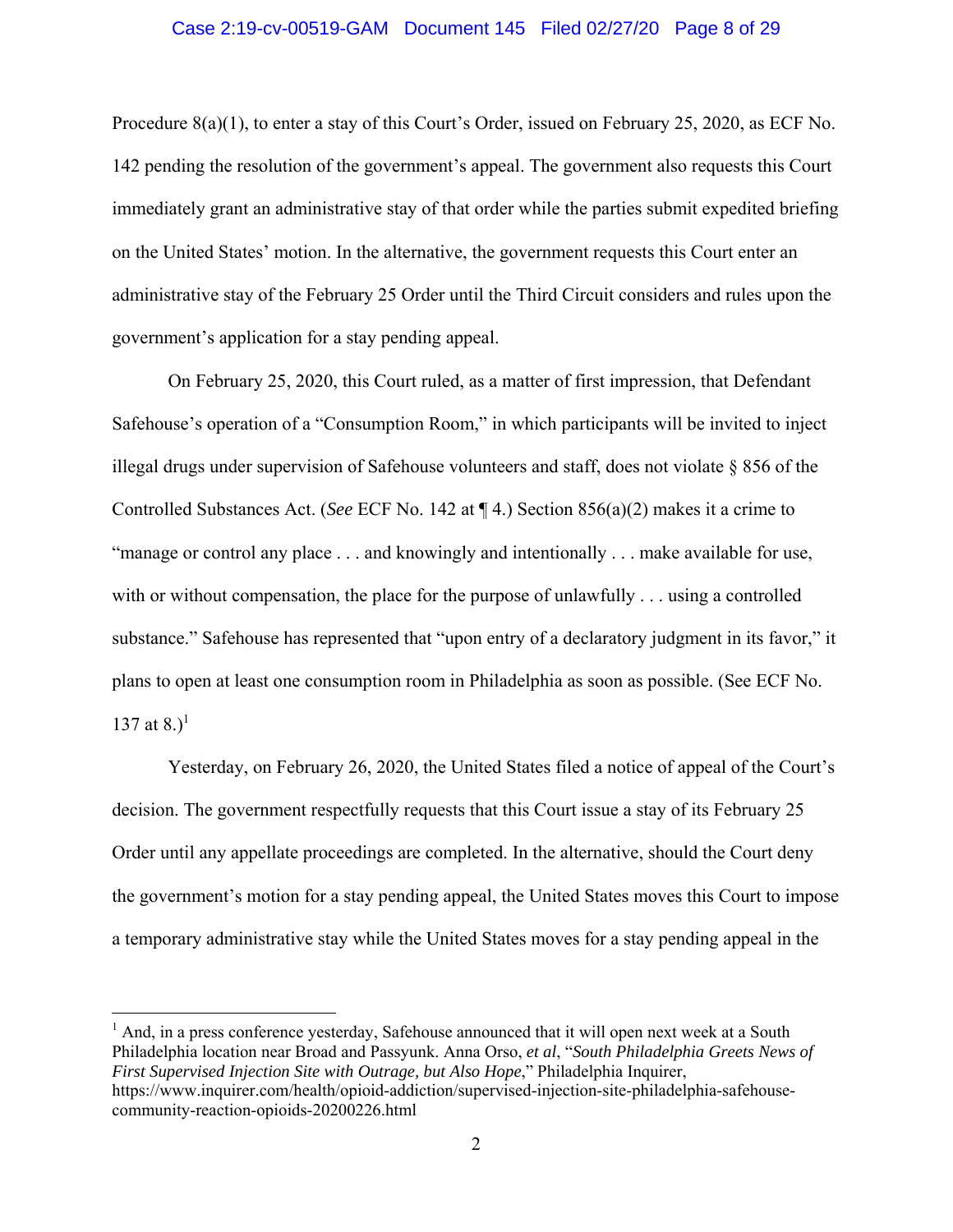#### Case 2:19-cv-00519-GAM Document 145 Filed 02/27/20 Page 9 of 29

Third Circuit, up to and including the date the Third Circuit rules on the government's stay motion. The government conferred with counsel for Safehouse regarding this motion, and counsel advised that Safehouse will evaluate the government's request for a stay upon the filing of this motion.

In support of this motion, the United States relies upon its attached memorandum of law, which shows that the government has met the requirements for imposing a stay pending appeal. The United States has a substantial case on the merits regarding the application of  $\S 856(a)(2)$  to Safehouse's conduct because this is a novel issue of first impression with nationwide impact and because the government's suggested interpretation of  $\S$  856(a)(2) is consistent with the holding of five federal circuit courts.

The balance of harms and the public interest likewise favor a stay. By forbidding the use of heroin under all circumstances and the use of fentanyl without a valid prescription, Congress has already declared that the public interest is served when use of these drugs is prohibited. But this Court has interpreted the Controlled Substances Act to not prohibit the first supervised injection site in the United States, thereby authorizing a place where these illegal drugs will be consumed. A consumption room also radically alters the approach to opioid addiction treatment in the Commonwealth of Pennsylvania, without first providing an opportunity for the U.S. Secretary of Health and Human Services, the U.S. Surgeon General, the Pennsylvania General Assembly, the Pennsylvania Board of Medicine, or the Philadelphia City Council to provide input or suggest safeguards or regulations for such unprecedented activity.

Safehouse has publicly announced its intention to open next week at a site in South Philadelphia that it had not previously disclosed, affording the neighborhood community no opportunity to provide input regarding the selection of that site or other issues related to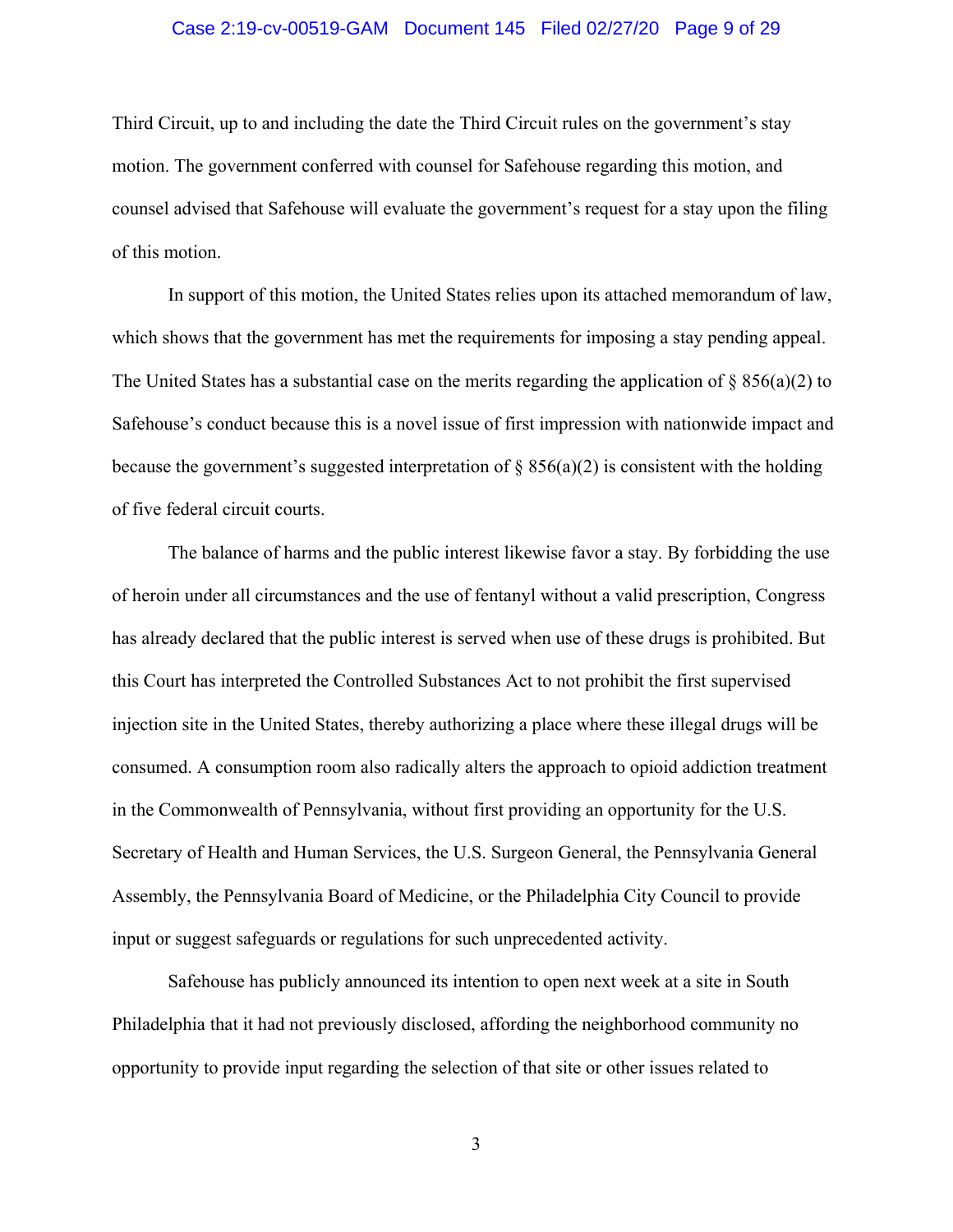#### Case 2:19-cv-00519-GAM Document 145 Filed 02/27/20 Page 10 of 29

Safehouse's contemplated operations. The citizens of Philadelphia risk imminent harm through allowing this experimental and unproven activity to begin within their neighborhoods. Safehouse will not be harmed by maintaining the status quo during the limited period of an appeal; it first announced its formation more than 18 months ago, and a stay pending appeal would merely extend this period for a modest amount of time. Indeed, its interests are likely best served if it does not commence an activity that the Third Circuit may ultimately determine is illegal.

Accordingly, this Court should enter a stay pending appeal to maintain the status quo until appellate proceedings regarding the legality of Safehouse's planned activity are completed. Alternatively, the Court should grant a temporary administrative stay while the Third Circuit considers the United States' motion for a stay pending appeal.

Dated: February 27, 2020 Respectfully submitted,

JOSEPH H. HUNT Assistant Attorney General Civil Division

GUSTAV W. EYLER Acting Director Consumer Protection Branch

ALEXANDER K. HAAS **Director** Federal Programs Branch

ANDREW E. CLARK Assistant Director Consumer Protection Branch

JACQUELINE COLEMAN SNEAD Assistant Director Federal Programs Branch

DANIEL K. CRANE-HIRSCH Trial Attorney, Consumer Protection Branch

*Co-Counsel for the United States*

WILLIAM M. McSWAIN United States Attorney

/s/Gregory B. David GREGORY B. DAVID Assistant United States Attorney Chief, Civil Division

/s/ John T. Crutchlow JOHN T. CRUTCHLOW BRYAN C. HUGHES ERIN E. LINDGREN Assistant United States Attorneys Eastern District of Pennsylvania 615 Chestnut Street, Suite 1250 Philadelphia, PA 19106-4476 TEL: (215) 861-8200 FAX: (215) 861-8618

*Counsel for the United States*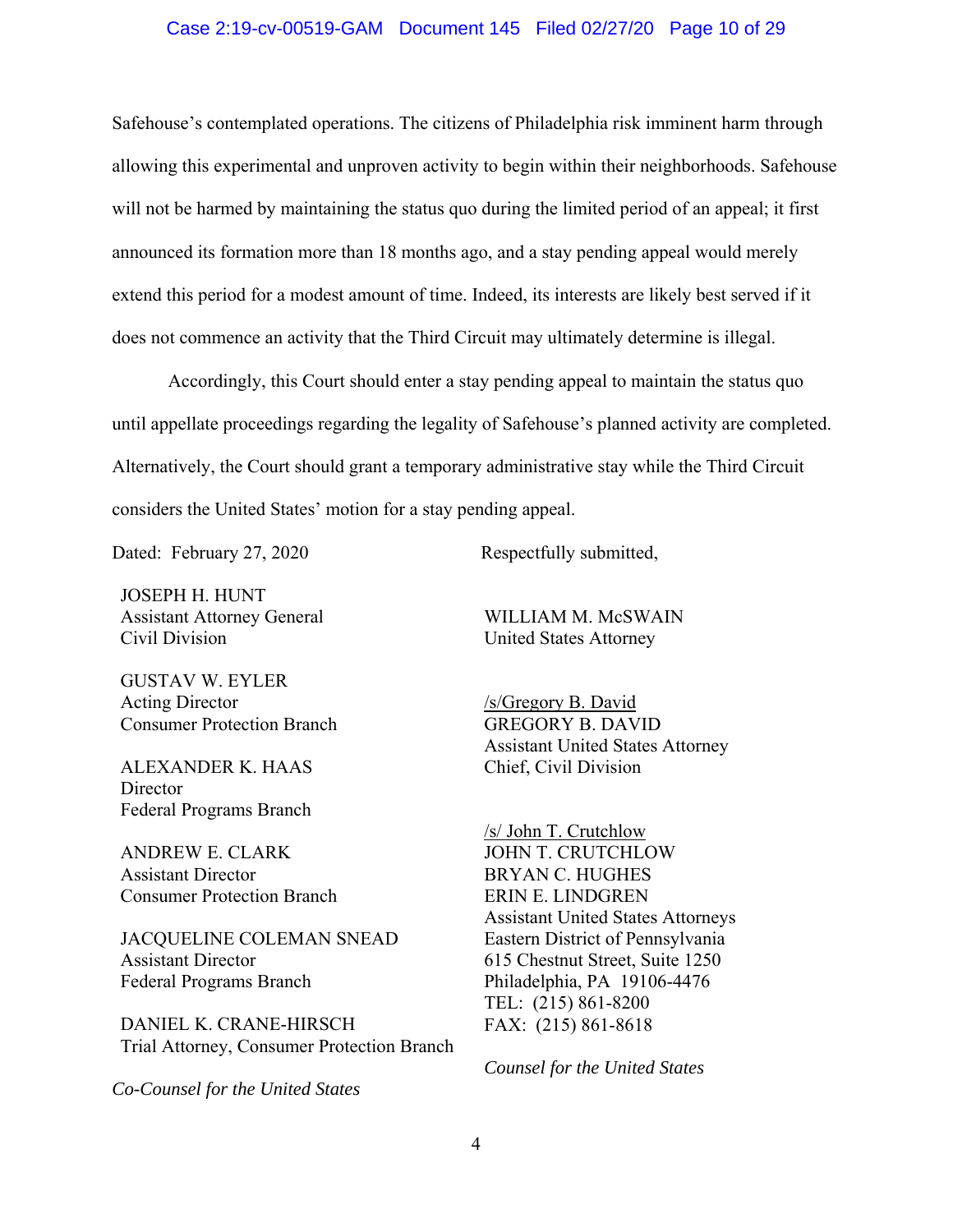# UNITED STATES DISTRICT COURT FOR THE EASTERN DISTRICT OF PENNSYLVANIA

| UNITED STATES OF AMERICA,                                                         |                          |
|-----------------------------------------------------------------------------------|--------------------------|
| Plaintiff,                                                                        |                          |
| V.                                                                                | Civil Action No. 19-0519 |
| SAFEHOUSE, a Pennsylvania nonprofit<br>corporation;                               |                          |
| JOSE BENITEZ, as President and Treasurer<br>of Safehouse,                         |                          |
| Defendants.                                                                       |                          |
| SAFEHOUSE, a Pennsylvania nonprofit<br>corporation,                               |                          |
| Counterclaim Plaintiff,                                                           |                          |
| V.                                                                                |                          |
| UNITED STATES OF AMERICA,                                                         |                          |
| Counterclaim Defendant,                                                           |                          |
| and                                                                               |                          |
| U.S. DEPARTMENT OF JUSTICE; WILLIAM<br>P. BARR, in his official capacity as       |                          |
| Attorney General of the United States; and<br>WILLIAM M. McSWAIN, in his official |                          |
| Capacity as U.S. Attorney for the Eastern<br>District of Pennsylvania,            |                          |
|                                                                                   |                          |
| Third-Party Defendants.                                                           |                          |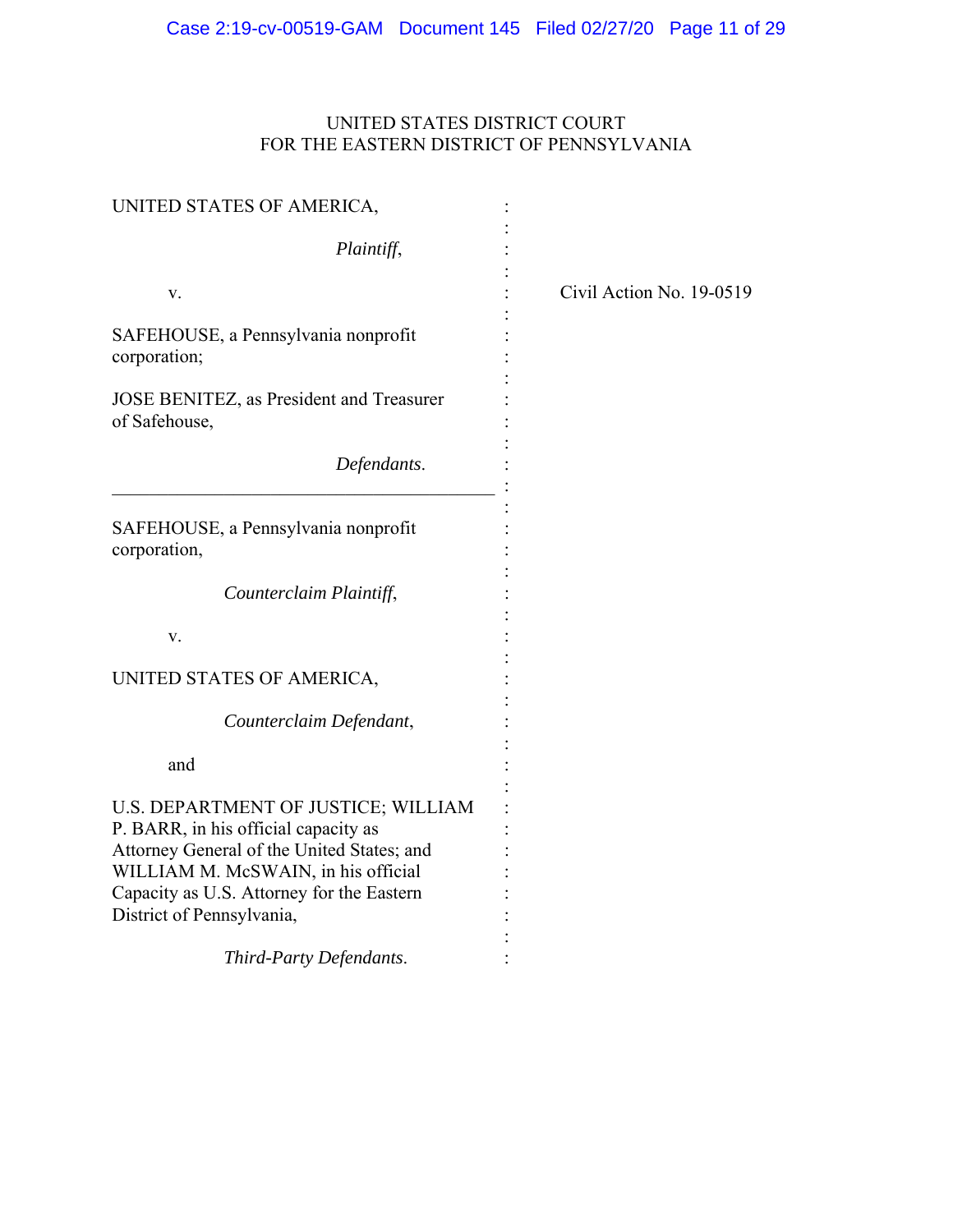### **MEMORANDUM IN SUPPORT OF THE UNITED STATES' EMERGENCY MOTION FOR STAY PENDING APPEAL OR FOR AN ADMINISTRATIVE STAY**

#### **I. BACKGROUND**

Defendant Safehouse is a nonprofit organization that plans to open the first "safe injection site" in the United States in the City of Philadelphia where, among other things, intravenous drug users will be permitted to use illegal controlled substances (primarily, heroin and fentanyl) in "Consumption Rooms" under medical supervision. (*See* Parties' Stipulation of Facts, ECF No. 139-1 at ¶¶ 1-3.) Congress placed heroin in Schedule I of the Controlled Substances Act, *see* 21 U.S.C. § 812(c), the most restrictive category, because it found that heroin has a "high potential for abuse," "no currently accepted medical use in treatment in the United States," and "a lack of accepted safety for use . . . under medical supervision," *id.* § 812(b)(1). Congress placed fentanyl in Schedule II, which denotes "a high potential for abuse," "a currently accepted medical use in treatment . . . or . . . with severe restrictions," and a risk that abuse "may lead to severe psychological or physical dependence." *Id.* § 812(b)(2). Except under narrow circumstances that do not apply here, it is a federal crime to knowingly or intentionally possess a Schedule I or II substances such as heroin or fentanyl. It is undisputed that people will use fentanyl without medical authorization at Safehouse. (*See* ECF No. 137-2 ¶ 2.) Additionally, the Controlled Substances Act makes it unlawful to

manage or control any place, whether permanently or temporarily, either as an owner, lessee, agent, employee, occupant, or mortgagee, and knowingly and intentionally rent, lease, profit from, or make available for use, with or without compensation, the place for the purpose of unlawfully manufacturing, storing, distributing, or using a controlled substance.

#### 21 U.S.C. § 856(a)(2).

 Safehouse asserts that, "[i]f the Court were to enter a declaratory judgment in its favor, [it] plans to open at least one facility in Philadelphia as soon as possible." (*See* Parties'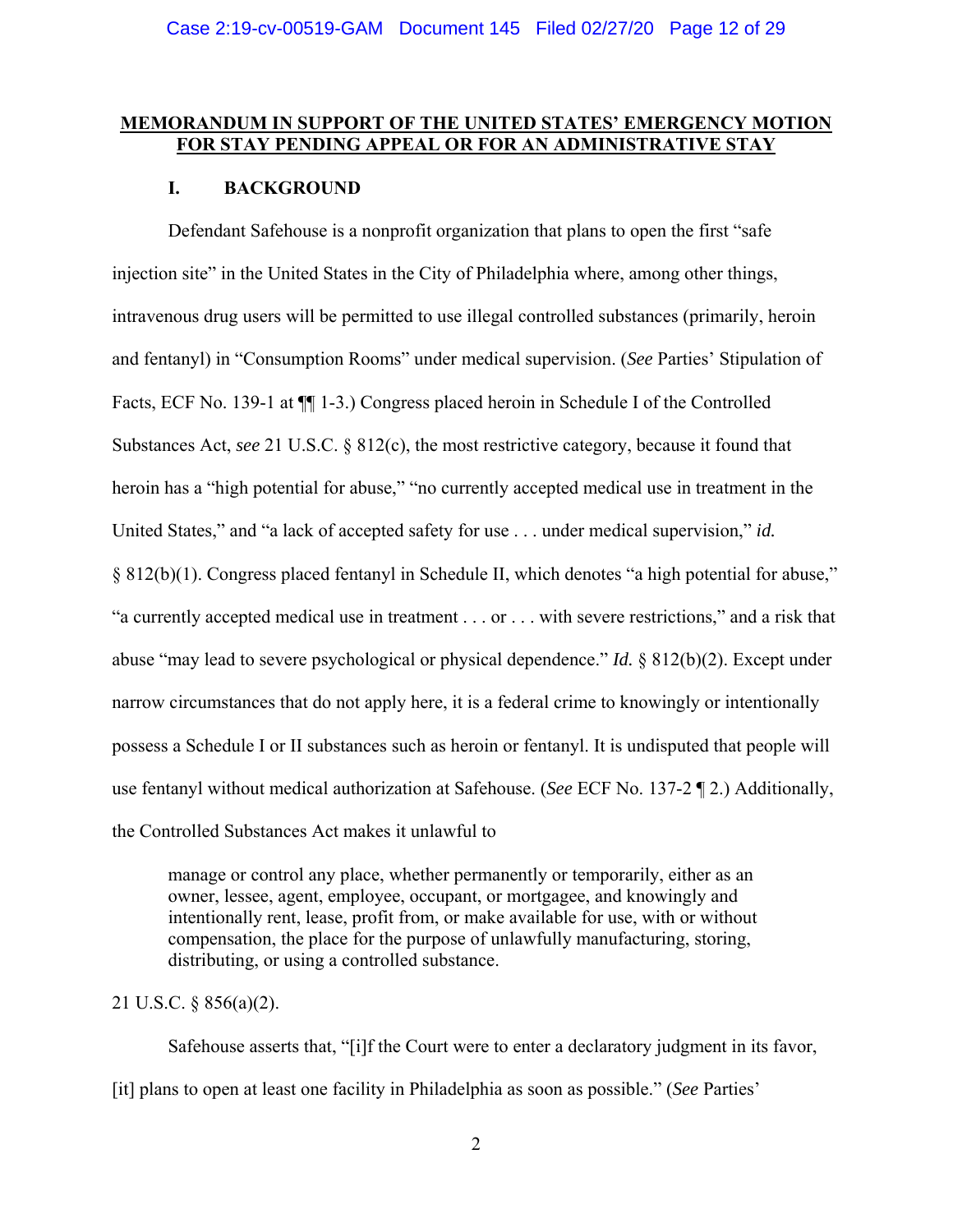Stipulation of Facts, ECF No. 137-1 at ¶ 24; *see also* Ex. 137 at 5.) At a press conference on February 26, 2020, Safehouse announced its intent to open a facility next week at a location in South Philadelphia that it had not previously disclosed. *See, e.g.*, Katherine Scott, "*We Were Ambushed. Residents Outraged at Plans for Safe Injection Site in South Philadelphia*," 6ABC Action News (Feb. 26, 2020).<sup>2</sup>

#### **II. PROCEDURAL HISTORY**

The United States filed this civil action seeking a declaration that Safehouse's Consumption Rooms would violate § 856(a)(2) and would therefore be illegal under federal law. (*See* Compl. ECF No. 1 (Feb 5, 2019).) Safehouse answered and filed counterclaims, seeking a declaration that its activity would not violate § 856(a)(2). (*See* Ans., ECF No. 3.) On June 11, 2019, the United States filed a Motion for Judgment on the Pleadings under Federal Rule of Civil Procedure 12(c), contending that even if all allegations made by Safehouse in its Answer and Counterclaims to the government's Amended Complaint were true, Safehouse's operation of a Consumption Room would still plainly violate federal law, and therefore this Court should enter judgment in the United States' favor on the pleadings. (*See* Mot. for J. on the Pleadings, ECF No. 47.) On August 19, 2019, this Court held an evidentiary hearing on the government's Motion for Judgment on the Pleadings, at which defendant Safehouse presented the testimony of three witnesses. The Court ultimately decided to disregard the evidence introduced at this hearing for purposes of ruling on the government's Rule 12(c) motion. (*See* Mem., ECF No. 133 at 4, n. 4.)

On October 2, 2019, this Court denied the government's motion for judgment on the pleadings, and held that Safehouse's operation of a Consumption Room would not violate § 856(a)(2) because "Safehouse does not plan to operate [consumption rooms] 'for the purpose

 2 Available at https://6abc.com/we-were-ambushed-residents-outraged-at-plans-for-safe-injectionsite/5968400/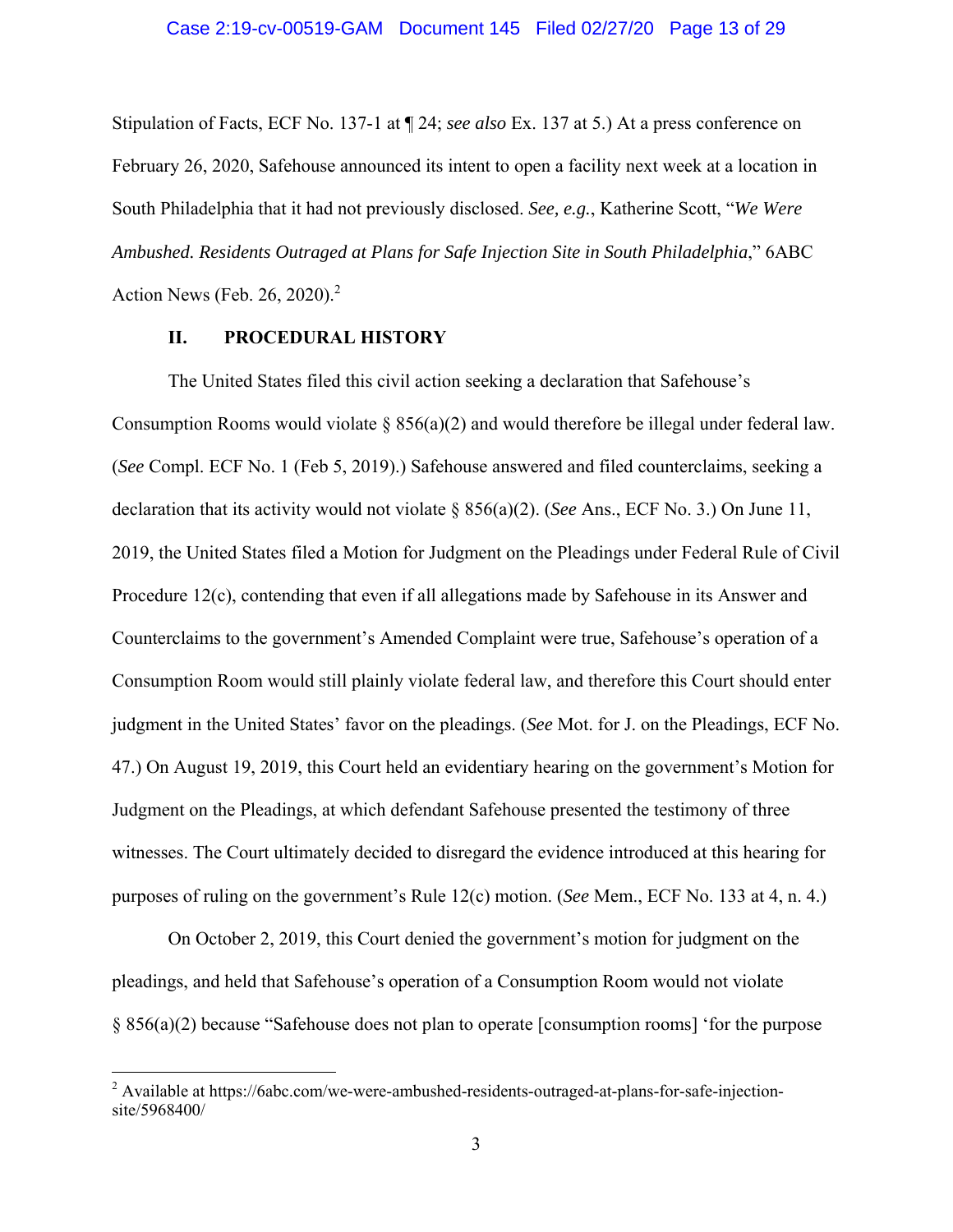#### Case 2:19-cv-00519-GAM Document 145 Filed 02/27/20 Page 14 of 29

of' unlawful drug use within the meaning of the statute." (*See* Mem. Op., ECF No. 133 at 6.) In January of 2020, the parties cross-moved for entry of a final judgment. Safehouse moved for a declaratory judgment, (ECF No. 137), and the United States moved for summary judgment, seeking the entry of a declaratory judgment, (ECF No. 139).

On February 25, 2020, the Court issued a memorandum opinion ruling on the parties' cross-motions and entering judgment in favor of Safehouse and Benitez and against the United States, holding that "the establishment and operation of [Safehouse's] overdose prevention services model, including supervised consumption in accordance with the parties' stipulated facts (ECF 137, Ex. A), does not violate 21 U.S.C. § 856(a)." (ECF No. 142.) The Court did not address whether it would stay its judgment pending an appeal in this case.

#### **III. STANDARD OF REVIEW**

"It has always been held that as part of its traditional equipment for the administration of justice, a federal court can stay the enforcement of a judgment pending the outcome of an appeal." *Nken v. Holder*, 556 U.S. 418, 421 (2009) (citing *Scripps-Howard Radio, Inc. v. FCC*, 316 U.S. 4, 9 (1942) (internal alterations omitted)). "A stay does not make time stand still, but does hold a ruling in abeyance to allow an appellate court the time necessary to review it." *Nken*, 556 U.S. at 421.

Federal Rule of Civil Procedure 62 allows a district court to stay equitable relief pending appeal. Fed. R. Civ. P. 62 (c) and (d). While those provisions do not specifically address a declaratory judgment, both Rule 62 and a district court's "inherent authority" under the All Writs Act, 28 U.S.C. § 1651, empower it to maintain the status quo by staying a declaratory judgment pending appeal. "A declaratory judgment that merely adjudicates rights . . . falls within the Court's discretionary power to stay pending appeal." *Robertshaw v. Pudles*, 2014 U.S. Dist.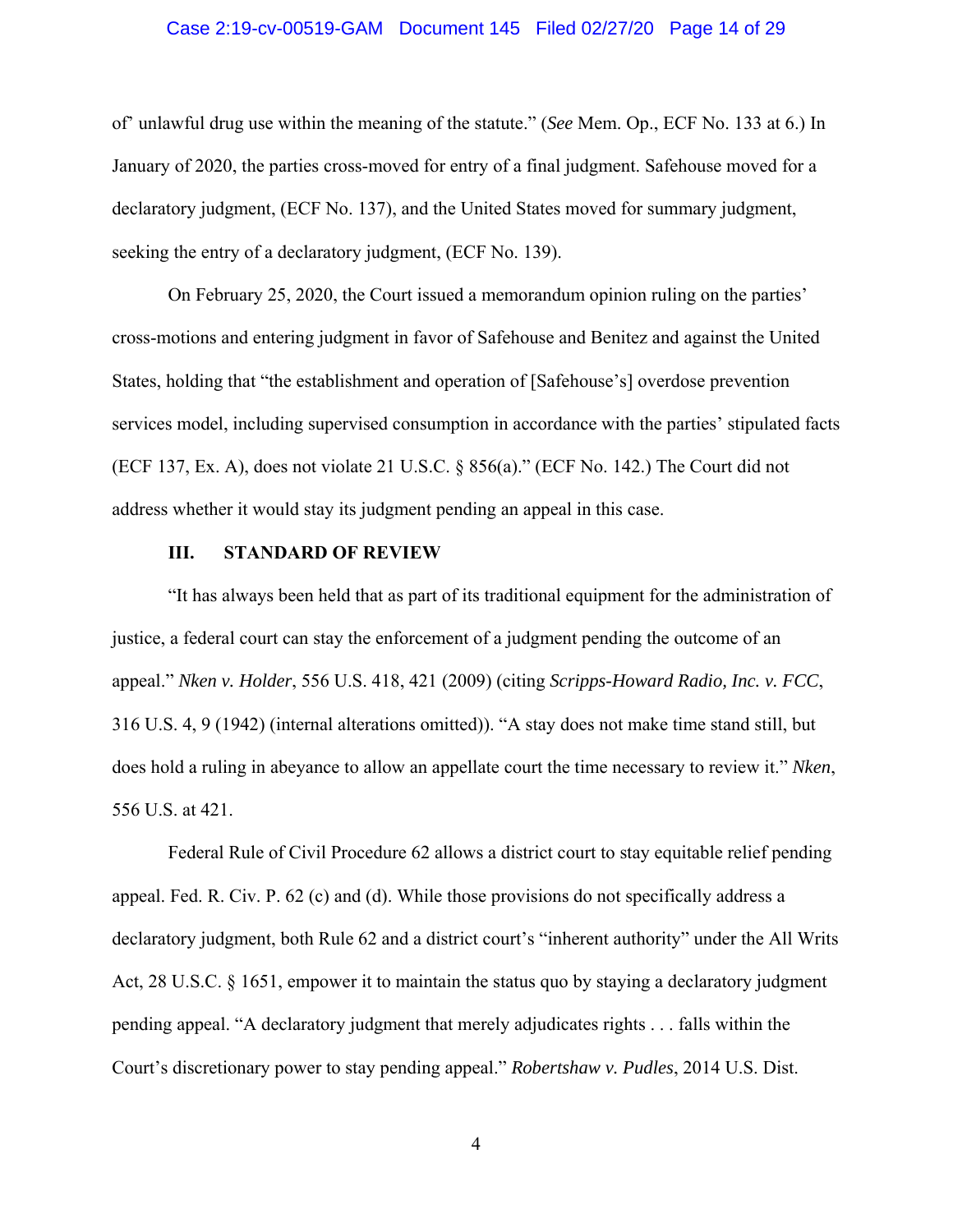LEXIS 66779, at \*5 (E.D. Pa. May 15, 2014) (O'Neill, J.) (citation omitted)). *Cf. United States v. Denver & Rio Grande W. R.R. Co.*, 223 F.2d 126, 127 (10th Cir. 1955) ("Apart from the Federal Rules of Civil Procedure, federal courts are empowered to temporarily stay the execution of their judgments whenever it is necessary to accomplish the ends of justice."); *Reefco Servs., Inc. v. Gov't of the V.I.*, 2018 U.S. Dist. LEXIS 199507, at \*10 (D.V.I. Nov. 26, 2018) (ruling that the court has the discretionary authority to stay a declaratory judgment, though declining to do so)*.* 

Here, Safehouse said that "*upon entry of a declaratory judgment in its favor*," it plans to open at least one consumption room in Philadelphia as soon as possible. (*See* ECF No. 137 at 8 (emphasis added).) Accordingly, the United States requests this Court enter an order staying the effects of its declaratory judgment ruling under its inherent authority to do so. This will have the effect of maintaining the status quo pending resolution of the government's appeal.

In determining whether to grant a stay pending appeal, courts consider whether: (1) the stay applicant has made a strong showing that he is likely to succeed on the merits; (2) the applicant will be irreparably injured absent a stay; (3) the stay would substantially injure other parties with an interest in the litigation; and (4) a stay is in the public interest. *See Republic of Philippines v. Westinghouse Elec. Corp.*, 949 F.2d 653, 658 (3d Cir. 1991); *Revel AC, Inc. v. IDEA Boardwalk LLC*, 802 F.3d 558, 565 (3d Cir. 2015).<sup>3</sup> *See also Nken v. Holder*, 556 U.S. 418, 426, 434 (2009) (discussing "traditional" factors a court considers in determining whether to grant a stay pending appeal). Courts weigh and "consider the relative strength of the four factors." *Revel AC*, 802 F.3d 558 at 568 (citation omitted). In doing so, "if the balance of harms tips heavily" in favor of a stay applicant, then the showing of a likelihood of success need not be

 $3$  The factors for determining whether to enter a stay pending appeal are the same as the factors for granting a preliminary injunction. *See Reilly v. City of Harrisburg*, 858 F.3d 173, 177 n.2 (3d Cir. 2017).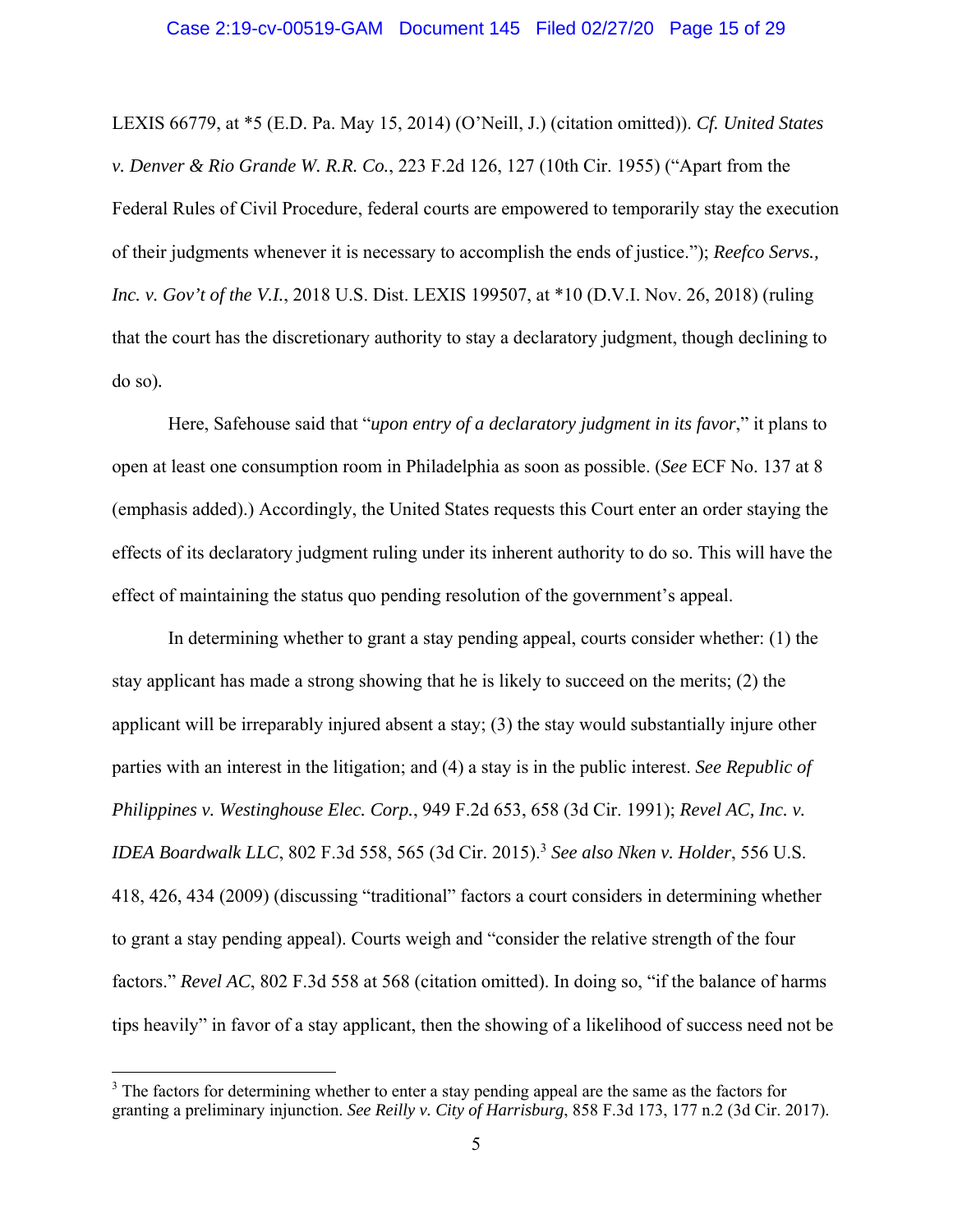as strong, and *vice versa*. *Id.* (quoting 16A Charles Alan Wright et al., Federal Practice and Procedure  $\S 3954$  (4th ed. 2008)).<sup>4</sup>

#### **IV. ARGUMENT**

 $\overline{a}$ 

This Court should enter a stay pending appeal because the four factors for entering a stay weigh in the government's favor.

### **A. Because this case involves an issue of first impression concerning a legal issue of national importance, the Government has at least a reasonable chance of prevailing on appeal.**

The first element of the standard for a stay pending appeal inquires whether the movant has a "substantial case on the merits." *Revel AC*, 802 F.3d at 571; *see also Hilton v. Braunskill*, 481 U.S. 770, 777-78 (1987). To satisfy that element, the United States must show a "reasonable chance, or probability, of winning" on appeal. *See Revel*, 802 F.3d at 568 (quoting *Singer Mgmt. Consultants, Inc. v. Milgram*, 650 F.3d 223, 229 (3d Cir. 2011) (en banc)). This standard does not require a showing that prevailing on appeal is more likely than not, but requires more than a "better than negligible chance" of success. *See id.* 

Significantly, the Court need not determine that it ruled incorrectly for the government to demonstrate a likelihood of success on the merits, especially because this is a novel case of national importance. "[T]ribunals may properly stay their own orders when they have ruled on an admittedly difficult legal question and when the equities of the case suggest that the status quo

<sup>&</sup>lt;sup>4</sup> Although the United States' notice of appeal divests this Court of jurisdiction over those aspects of the case involved in the appeal, the Court retains the ability to rule on a motion for a stay. *See Venen v. Sweet*, 758 F.2d 117, 120-121 & n.2 (3d Cir. 1985); *Rakovich v. Wade*, 834 F.2d 673, 674 (7th Cir. 1987)("[A] notice of appeal does not deprive the district court of jurisdiction over a motion for stay of its judgment."). This is consistent with the rule requiring that the United States first move in the district court for a stay before seeking identical relief from the Court of Appeals. Fed. R. App. P. 8(a)(1). *See In re Miranne*, 852 F.2d 805, 806 (5th Cir. 1988).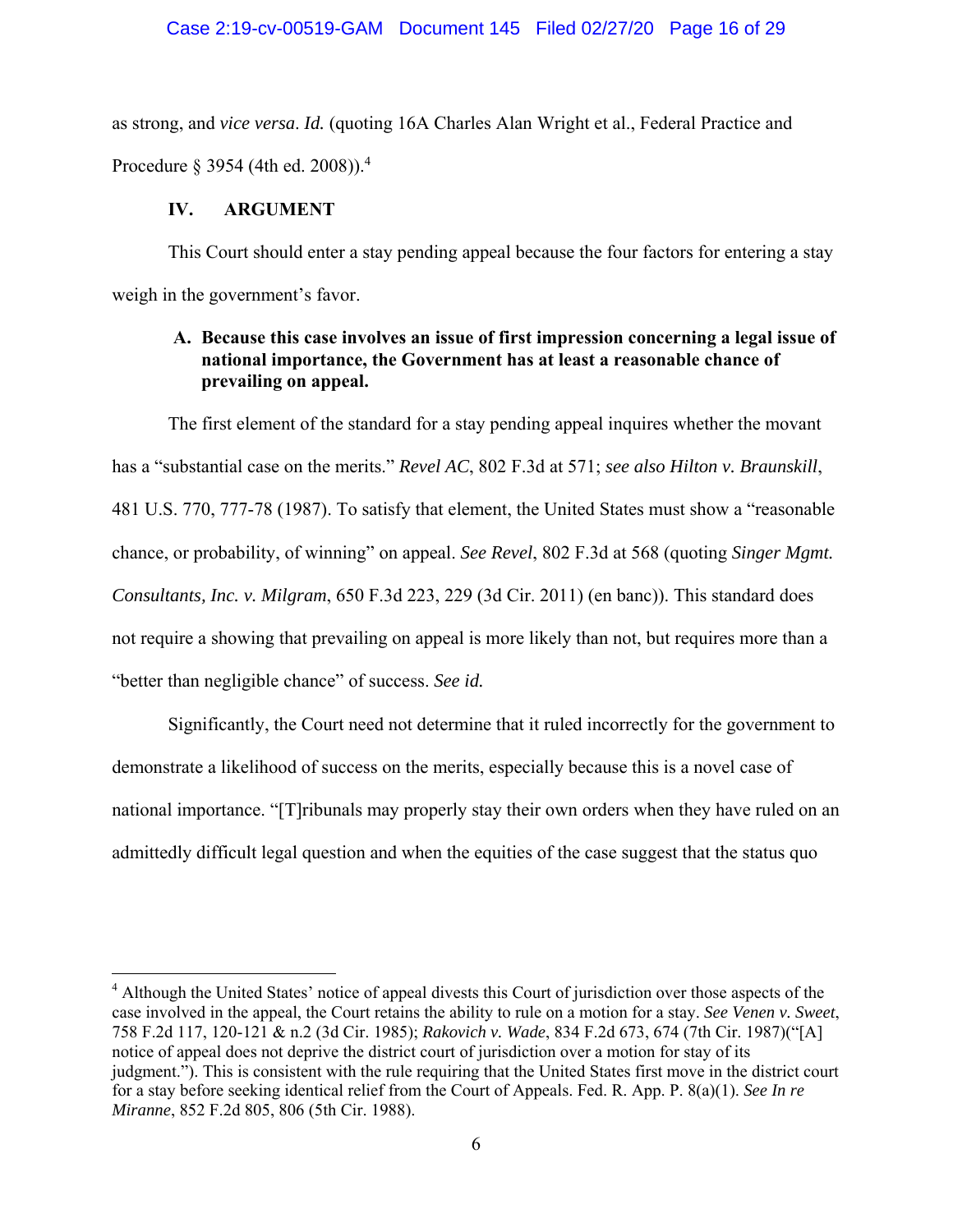#### Case 2:19-cv-00519-GAM Document 145 Filed 02/27/20 Page 17 of 29

should be maintained." *Wash. Met. Area Transit. Com. v. Holiday Tours, Inc.*, 559 F.2d 841, 844-845 (D.C. Cir. 1977).

"Clearly, any trial judge is reluctant to find that a substantial likelihood exists that he or she will be reversed. As a result, trial courts have issued or stayed injunctions pending appeal where such action was necessary to preserve the status quo or where the legal questions were substantial and matters of first impression." *Sweeney v. Bond*, 519 F. Supp. 124, 132 (E.D. Mo. 1981) (collecting cases and finding the first criterion for a stay was satisfied where the case involved issues presenting "substantial and novel questions which are fair ground for litigation"). *See also Parks v. "Mr. Ford"*, 386 F. Supp. 1251, 1269 (E.D. Pa. 1975) (extending preliminary injunction pending appeal where "the legal questions in [the] case [were] substantial and complex and the precise issue ha[d] not been decided by the Court of Appeals for the Third Circuit"); *United States v. Eleven Vehicles*, 1995 U.S. Dist. LEXIS 15884, \*9 (E.D. Pa. 1995) (Robreno, J.) (noting that the first factor for a stay pending appeal weighed in favor of the government where the issue for appeal was both nationally novel and an issue of first impression, and imposing a limited stay until the government determined whether to appeal); *Moutevelis v. United States*, 564 F. Supp. 1554, 1556 (M.D. Pa. 1983) (granting stay pending appeal, in part, because the case involved issues of first impression in this Circuit); *Cf. Robertshaw*, 2014 U.S. Dist. LEXIS 667790 at  $*8$  (the issues the court anticipated being raised on appeal were "of sufficient substance" to grant a stay); *Combustion Sys. Servs., Inc. v. Schuylkill Energy Res., Inc.*, 153 F.R.D. 73, 74 (E.D. Pa. 1994) ("[A]lthough the Court will not concede that it committed error, this Court cannot conclude that Plaintiff has no reasonable possibility of success on the merits of its . . . appeals" where the issues presented were complex and "it is difficult for this Court to predict what the Court of Appeals might do").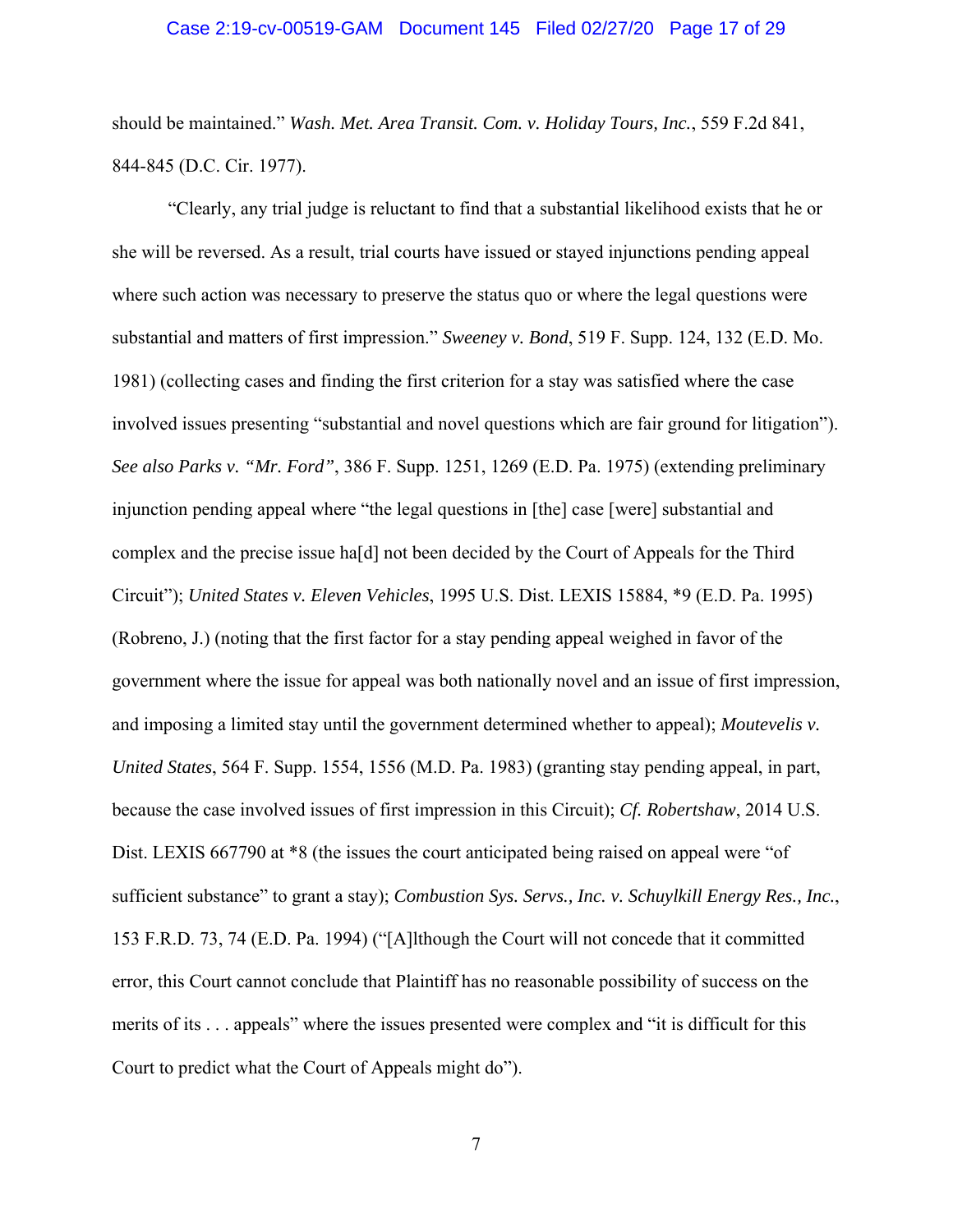This case presents important issues of first impression. Safehouse seeks to open the first consumption rooms in the United States and this Court is the first in the country to be presented with the issue of whether Section 856 of the CSA bars operation of supervised injection sites. That is indisputably a substantial legal question with far-reaching implications. As evidenced by the thirteen amicus briefs this Court received from various individuals and groups from around the nation, many people and organizations around the country are interested in the outcome of this proceeding. As reported publicly, contemplated consumption rooms that may open in New York, San Francisco, Denver, and Seattle await further action, depending on the outcome of this case.<sup>5</sup>

<sup>5</sup> *See* Michaela Winberg, *Philadelphia Nonprofit Opening Nation's First Supervised Injection Site Next Week*, NPR (Feb. 26, 2019) http://www.npr.org/2020/02/26/809608489/philadelphia-nonprofit-openingnations-first-supervised-injection-site-next-week ("Leo Beletsky, professor of law and health sciences at Northeastern University who studies supervised injection sites, said . . . [Safehouse] could spark a chain reaction. 'I think this will have broad ramifications. There are places around the country including Seattle, Boston, Denver, New York, where people have been closely watching these developments'"); Bobby Allyn, *Judge Rules Planned Supervised Injection Site Does Not Violate Federal Drug Laws*, NPR (Oct. 2, 2019) https://www.npr.org/2019/10/02/766500743/judge-rules-plan-for-safehouse-drug-injection-site-inphiladelphia-can-go-forwar ("Supervised injection sites exist in Canada and Europe, but no such site has gotten legal permission to open in the U.S. Cities like New York, Denver and Seattle have been publicly debating similar proposals, but many were waiting for the outcome of the court battle in Philadelphia."); Rick Sobey, *DA Rollins pushes for safe injection sites in Bay State after Philadelphia court ruling*, Boston Herald (Oct. 9, 2019) https://www.bostonherald.com/2019/10/09/da-rollins-pushes-for-safeinjection-sites-in-bay-state-after-philadelphia-court-ruling/; Anusha Roy, *The ruling that gave a jolt to the supervised injection site debate*, 9news.com Denver (Oct. 7, 2019) https://www.9news.com/article/news/local/next/the-ruling-that-gave-a-jolt-to-the-safe-use-site-debate/73- 454de688-a9c1-4cca-af76-4ea28b29d066 ("Advocates who support a supervised injection site in Denver are finding motivation and hope after [this Court's] ruling."); Claire Stremple, *Court Ruling Could Pave Way for Safe Injection Sites In San Francisco*, kalw.org San Francisco (Nov. 7, 2019) https://www.kalw.org/post/court-ruling-could-pave-way-safe-injection-sites-san-francisco#stream/0 ("[E]arlier this fall, a federal judge ruled that a safe injection site in Philadelphia does not violate federal law. Now, a newly re-elected Mayor Breed wants to find out what that ruling could mean for San Francisco."); Rosa Goldensohn & Josefa Velasquez, *Safe Injection Ruling Boosts Hope State Will OK Drug Centers*, thecity.com New York (Oct. 4, 2019) https://thecity.nyc/2019/10/safe-injection-rulingboosts-hope-state-will-ok-drug-centers.html (stating that the Cuomo administration had repeatedly pointed to the federal action in Philadelphia as a reason to wait before green-lighting supervised consumption rooms in New York); Suzanne Phan, *Seattle considers opening supervised mobile drug injection site*, komonews.com Seattle (Oct. 3, 2019) https://komonews.com/news/project-seattle/seattleconsiders-opening-supervised-mobile-drug-injection-site ("There are big developments in the fight over supervised injection sites now that a federal judge says Philadelphia's plan does not violate federal law.").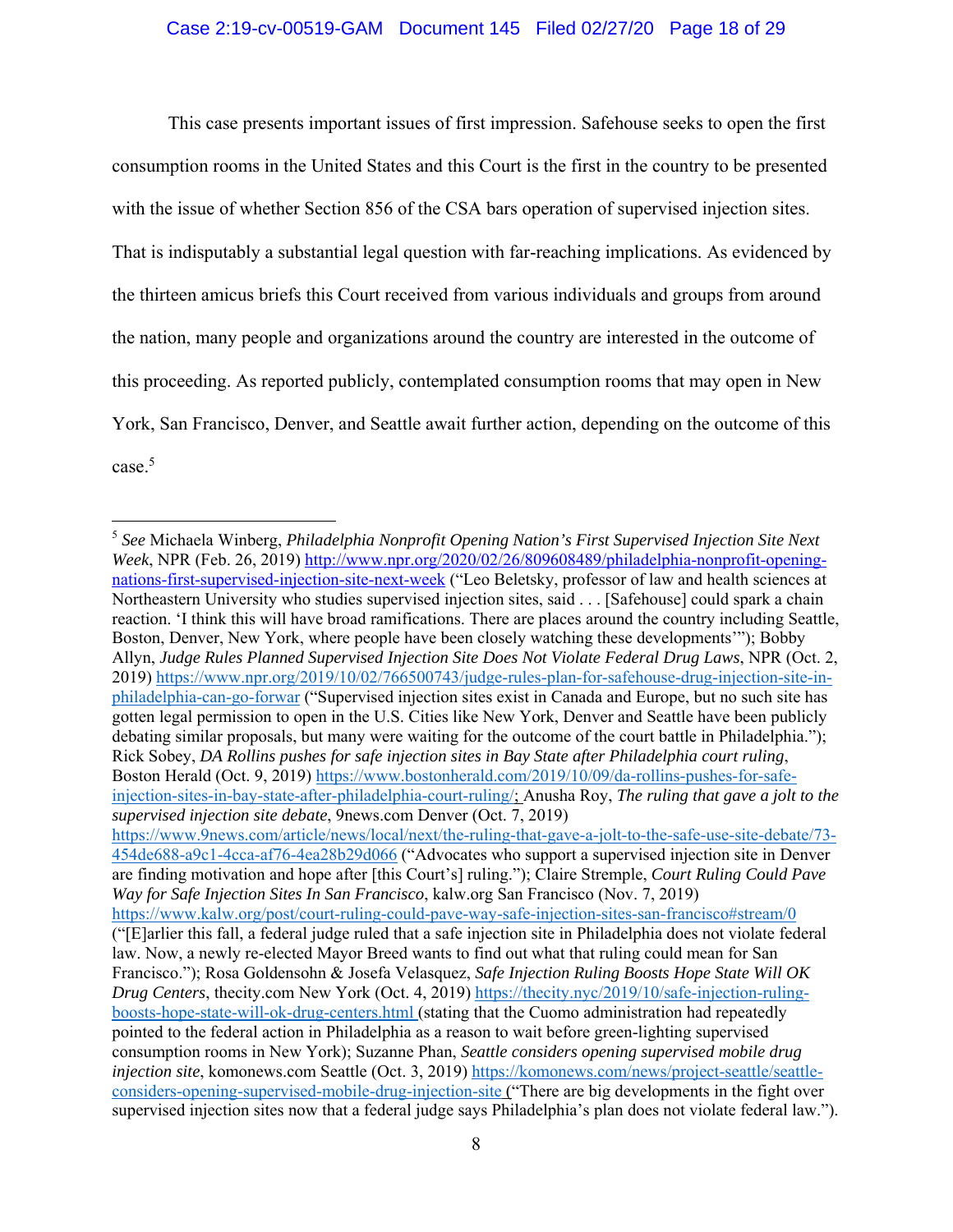#### Case 2:19-cv-00519-GAM Document 145 Filed 02/27/20 Page 19 of 29

The government also has a substantial case on the merits. The government has argued that Safehouse's proposal falls squarely within the text of  $\S$  856(a)(2). Safehouse would "manage" or control" a "place . . . as an owner, lessee, agent . . . [or] occupant . . . and knowingly and intentionally . . . make available for use . . . the place for the purpose of unlawfully . . . using a controlled substance." 21 U.S.C. § 856(a)(2). Indeed, in its Order denying the United States' motion for judgment on the pleadings, this Court acknowledged that one could read the literal terms of the statute to apply to Safehouse's contemplated conduct, though the Court ultimately rejected that interpretation. (*See* ECF No. 133, at 14.)

As the United States has argued and five courts of appeals have held, Section 856(a)(2) does not call for an inquiry into the *owner's* purpose; the statute instead makes it unlawful for an owner to "make available" a facility "for the purpose of" illegal drug use. *Id.* The relevant "purpose" is thus the purpose of a facility's *users* because the person who maintains the property is making it available for *their* use. *See, e.g., United States v. Wilson*, 503 F.3d 195, at 197-98 (2d Cir. 2007); *United States v. Chen*, 913 F.2d 183, 190 (5th Cir. 1990); *United States v. Ramsey*, 406 F.3d 426 (7th Cir. 2005); *United States v. Tebeau*, 713 F.3d 955, 960 (8th Cir. 2013); *United States v. Tamez*, 941 F.2d 770, 774 (9th Cir. 1991). Thus, the *users'* purpose becomes the purpose for which the *facility* will be used within the meaning of the statute when the property owner knows and intends that visitors will use controlled substances there. The government respectfully maintains its argument that, as those courts of appeals have held, a contrary reading of Section 856(a)(2) would essentially render it superfluous in light of Section  $856(a)(1)$ .

The United States will argue that the Third Circuit should align its reading of  $\S 856(a)(2)$ with these other five Circuit Courts. The existence of this persuasive authority from sister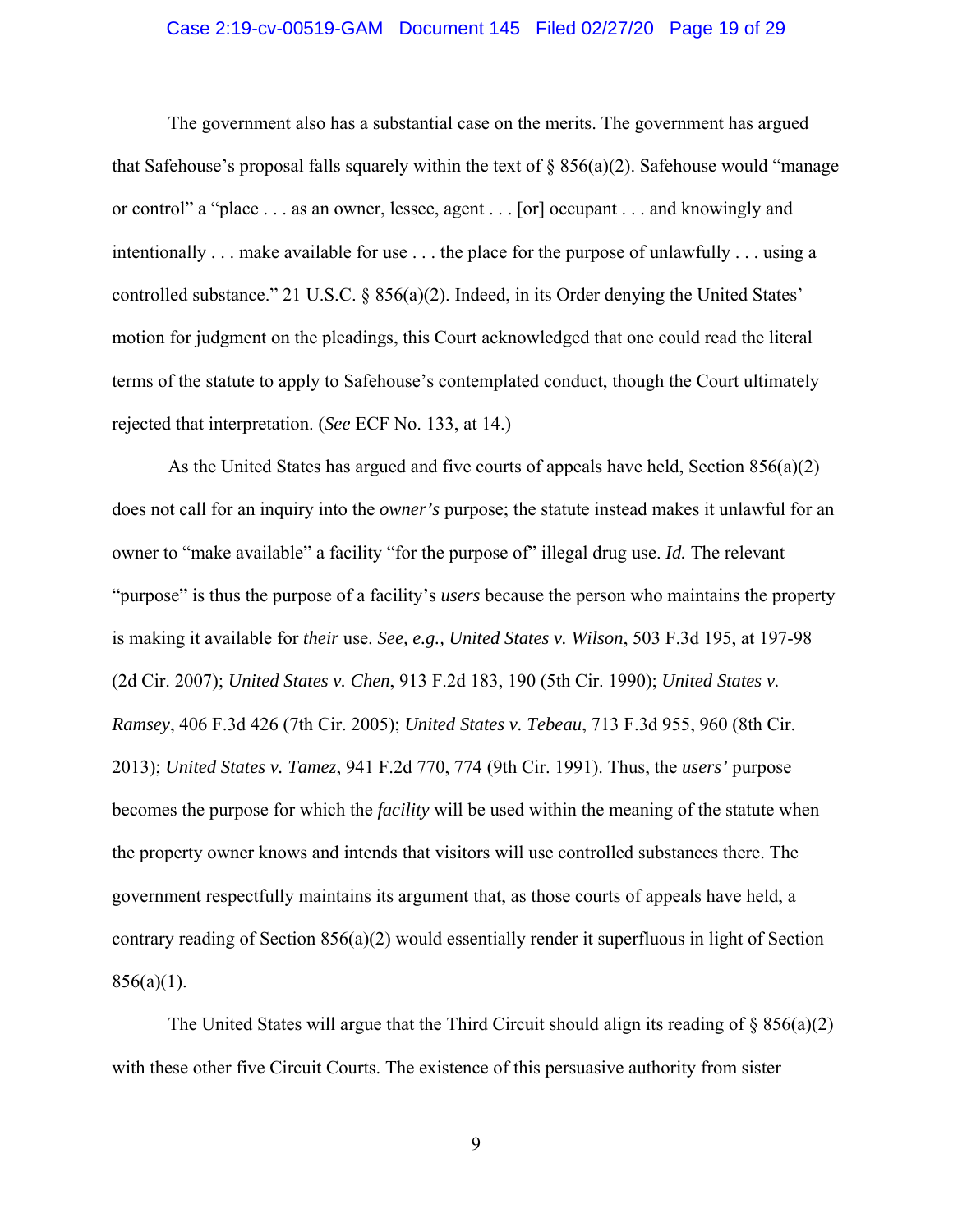#### Case 2:19-cv-00519-GAM Document 145 Filed 02/27/20 Page 20 of 29

circuits establishes that the government has a reasonable chance of prevailing on its appeal of this Court's order.<sup>6</sup> The government acknowledges that this Court has rejected its interpretation of the statute. But even if the Court disagrees with the government's reading of Section 856(a)(2), the issues the government will present to the Third Circuit are indisputably novel and important, and they are of sufficient substance to warrant granting a stay. *See, e.g., Wash. Met. Area Transit. Com.*, 559 F.2d at 844-845; *Parks*, 386 F. Supp. at 1269.

## **B. Harm to the Government and to the Public Interest Weigh in Favor of Entering a Stay.**

The second and fourth factors for granting a stay pending appeal also weigh in favor of the government. Those factors—harm to the stay applicant and the public interest—merge when the Government is the requesting party. *Nken*, 556 U.S. 418, 435. This is because "the government's interest *is* the public interest." *Pursuing Am.'s Greatness v. FEC*, 831 F.3d 500, 511 (D.C. Cir. 2016). The coincidence of interest between the government and the public is especially apparent where "the public interest in question has been formalized in a statute." *Instant Air Freight Co. v. C.F. Air Freight, Inc*., 882 F.2d 797, 803 (3d Cir. 1989); *see also Gov't of V.I. v. V.I. Paving, Inc.*, 714 F.2d 283, 286 (3d Cir. 1983) ("The enactment of a comprehensive regulatory scheme is a reflection of the Legislature's view of the importance of the interests at stake.").

<sup>&</sup>lt;sup>6</sup> The government will also argue that, even if this Court's legal analysis is correct that Safehouse's purpose is relevant in determining whether a violation of  $\S$  856(a)(2) has occurred, Safehouse has the requisite purpose to violate the statute. (*See* Gov't's Mot. for Summ. J., ECF No. 139 at 7-8.) Because Safehouse holds itself out to the world as an organization that will explicitly provide a place for the use of heroin, illegal fentanyl, and other illegal drugs, one of Safehouse's purposes is indisputably to maintain a place for the use of illegal drugs. Even if its ultimate aim is overdose prevention, a necessary precondition to this goal, and therefore a significant purpose of Safehouse, is that individuals use illegal drugs within its facility. (*See* ECF No. 115 at 6-9.)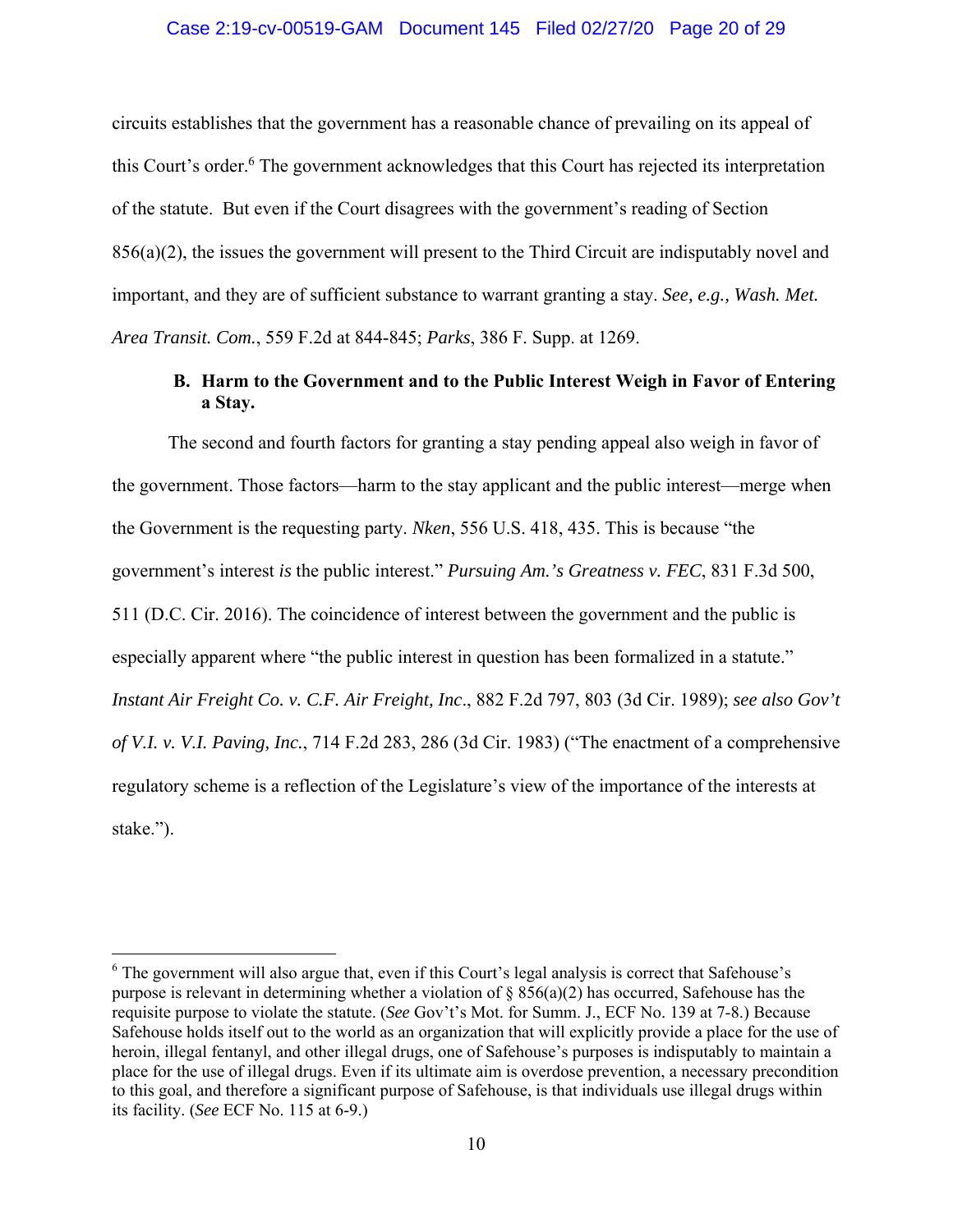#### Case 2:19-cv-00519-GAM Document 145 Filed 02/27/20 Page 21 of 29

Where, as here, "a statute contains, either explicitly or implicitly, a finding that violations will harm the public, the courts may grant [equitable relief] on a showing of a statutory violation without requiring any additional showing of irreparable harm." *Gov't of V.I.*, 714 F.2d 283, 286. The Controlled Substances Act contains Congress's *explicit* finding that illegal drug use is harmful to the public at large. The Act begins with a declaration that "[t]he illegal  $\dots$ possession and improper use of controlled substances have a substantial and detrimental effect on the health and general welfare of the American people." 21 U.S.C. § 801. Safehouse proposes to invite participants to use heroin and street-fentanyl (that is, fentanyl secured without a valid prescription) in its facility. But Congress has designated heroin as a Schedule I drug that has a high potential for abuse, no currently accepted medical use in treatment, and, contrary to Safehouse's position, a lack of accepted safety for use—even under medical supervision. 21 U.S.C. § 812(b)(l). It is therefore prohibited to use or possess heroin under *any* circumstances. Similarly, Congress has declared that fentanyl can only be legally possessed or used with a valid prescription because it is a Schedule II drug with a high potential for abuse and risks of severe psychological or physical dependence. *See* 21 U.S.C. § 812(b)(2). Safehouse concedes that people in its Consumption Rooms will not be using fentanyl with a prescription.

The Court's order, if implemented immediately by Safehouse, threatens to overturn Congress's determination that there is no legal use for heroin and that use of fentanyl is legal only with a valid prescription, *i.e.* a prescription issued by an authorized practitioner for a legitimate medical purpose in the usual course of medical practice issued in the ordinary course of medical practice. As conceded by one of Safehouse's witnesses—the medical director for a clinic within Prevention Point—the effect of Safehouse's facility would be "to decriminalize [drug] use within the walls of Safehouse." (*See* Tr. of Evidentiary Hrg. at 237:2-12 (Aug. 19,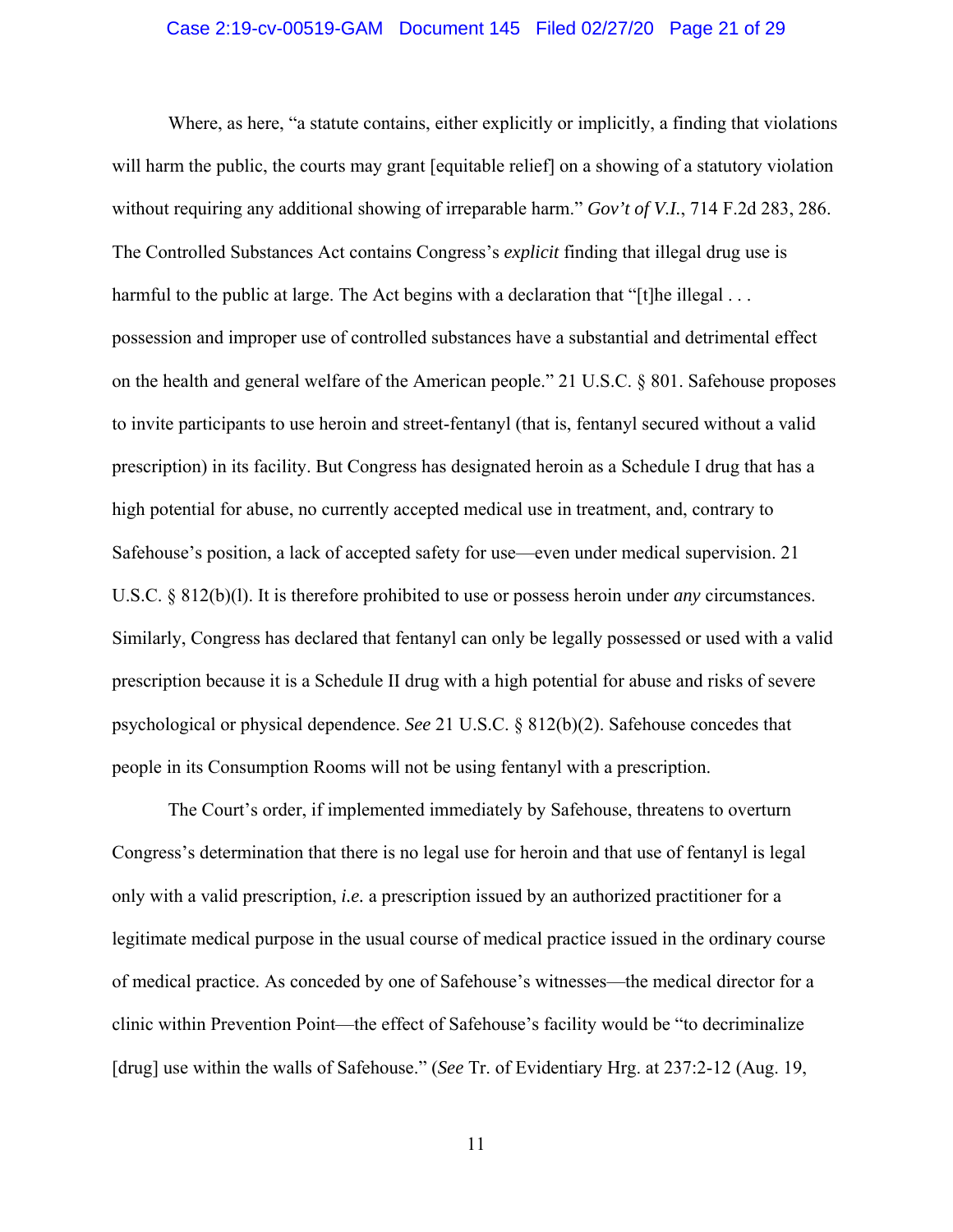#### Case 2:19-cv-00519-GAM Document 145 Filed 02/27/20 Page 22 of 29

2019).) A stay is therefore appropriate, considering the substantial tension between Safehouse's planned conduct and "Congress' policy choice, articulated in a statute, as to what behavior should be prohibited." *United States v. Oakland Cannabis Buyers' Coop.*, 532 U.S. 483, 497 (2001) (district court considering equitable remedies in a suit under the Controlled Substances Act cannot consider "any and all factors that might relate to the public interest," but must heed the judgment of Congress).

Furthermore, where Congress includes a provision for injunctive relief in a statute, this "establishes Congress' determination that irreparable harm *will result* if proscribed acts are not enjoined." *United States v. Berks County*, 277 F. Supp. 2d 570, 578 (E.D. Pa. 2003) (Baylson, J.) (emphasis added) (citing *Instant Air Freight*, 882 F.2d at 803; *Gov't of V. I.*, 714 F.2d at 286; *United States Postal Serv. v. Beamish*, 466 F.2d 804, 806 (3d Cir. 1972)). It is not the case that any statutory violation, especially a minor or technical violation, can be a substitute for the court's finding of irreparable harm. *See Weinberger v. Romero-Barcelo*, 456 U.S. 305, 313 (1982); *NRDC v. Texaco Ref. & Mktg.*, 906 F.2d 934, 941 (3d Cir. 1990)*.* However, a violation *is*  sufficient where the statutory text reveals the legislature's intent to guide or control the exercise of a court's traditional discretion by explicitly authorizing injunctive relief to remedy a violation of the statute. *NRDC*, 906 F.2d 934, 940 (explaining that statutes clearly circumscribe a court's traditional equitable discretion where the statute provides for injunctive relief). Thus, "a statutory provision authorizing injunctive relief upon a showing of probable cause to believe that the statute is being violated may be considered a substitute for a finding of irreparable harm." *Instant Air Freight*, 882 F.2d at 803. Here, 21 U.S.C. § 856(e) states that "[a]ny person who violates [856(a)] shall be subject to declaratory and injunctive remedies" as set forth in 21 U.S.C.  $\S$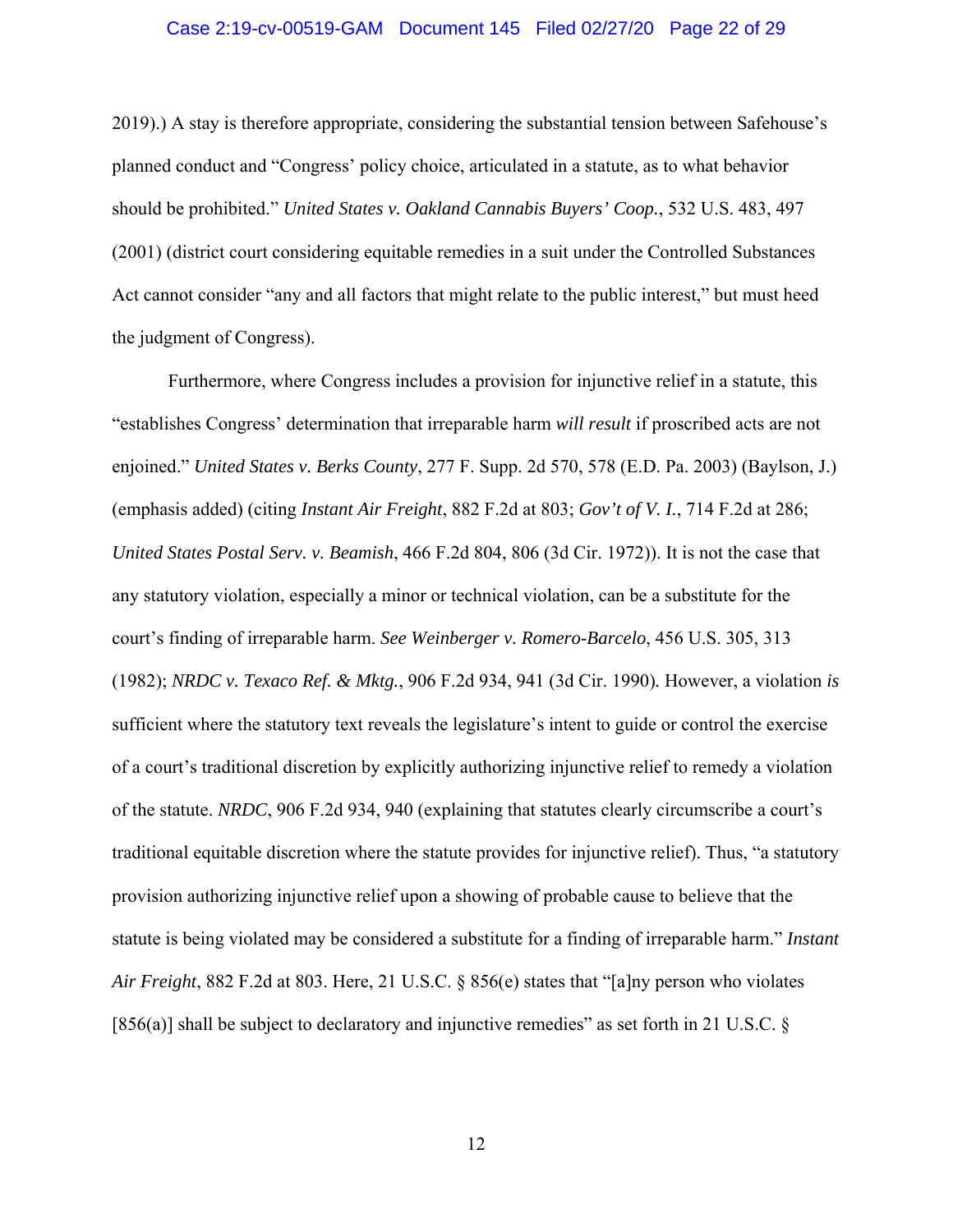#### Case 2:19-cv-00519-GAM Document 145 Filed 02/27/20 Page 23 of 29

843(f). This provision reflects a Congressional determination to limit the equitable discretion of a court by providing for injunctive relief upon showing a violation of the statute.

The public will also be harmed because the ruling will radically alter the approach to opioid addiction treatment in the Commonwealth of Pennsylvania without providing an opportunity for the U.S. Secretary of Health and Human Services, the U.S. Surgeon General, the Pennsylvania General Assembly, the Pennsylvania Board of Medicine,<sup>7</sup> or the Philadelphia City Council to provide input or suggest safeguards or regulations for such unprecedented activity. As the Supreme Court has recognized, it is the U.S. Secretary of Health and Human Services—not Safehouse, its medical directors, the Mayor, or the City's health commissioner $8$ —who, "after consultation with the Attorney General and national medical groups, [shall] 'determine the appropriate methods of professional practice in the medical treatment of . . . narcotic addiction.'" *Gonzales v. Oregon*, 546 U.S. 243, 265, 266 (2006) (quoting 42 U.S.C. § 290bb-2a).)

Despite the fact that Congress has established the Secretary of Health and Human Services as the authority in the bounds of medical treatment of narcotic addiction, Safehouse would immediately open its supervised injection operation without any regulation whatsoever, and certainly without the regulation typical for opioid treatment programs. (*See* Tr. of Evid. Hrg. at 58:18-64:22; 69:21-70:3;71:3-5.) And while Safehouse repeatedly observes that supervised consumption sites operate in other countries, in no other country has a site operated without the formal approval of a governmental legislative body. (*See id.* at 49-51.) Yet, that is precisely what Safehouse proposes here.

 $7$  This Court acknowledged, and Safehouse conceded, that no state medical board has issued standards governing the operation of consumption rooms. (*See* ECF No. 133 at 17.)

<sup>&</sup>lt;sup>8</sup> Although Safehouse has the support of these public officials, this Court ruled that it would not recognize the support of individual public officials as equivalent to the formal support of a governmental entity. (*See id.* at 17, n.9.)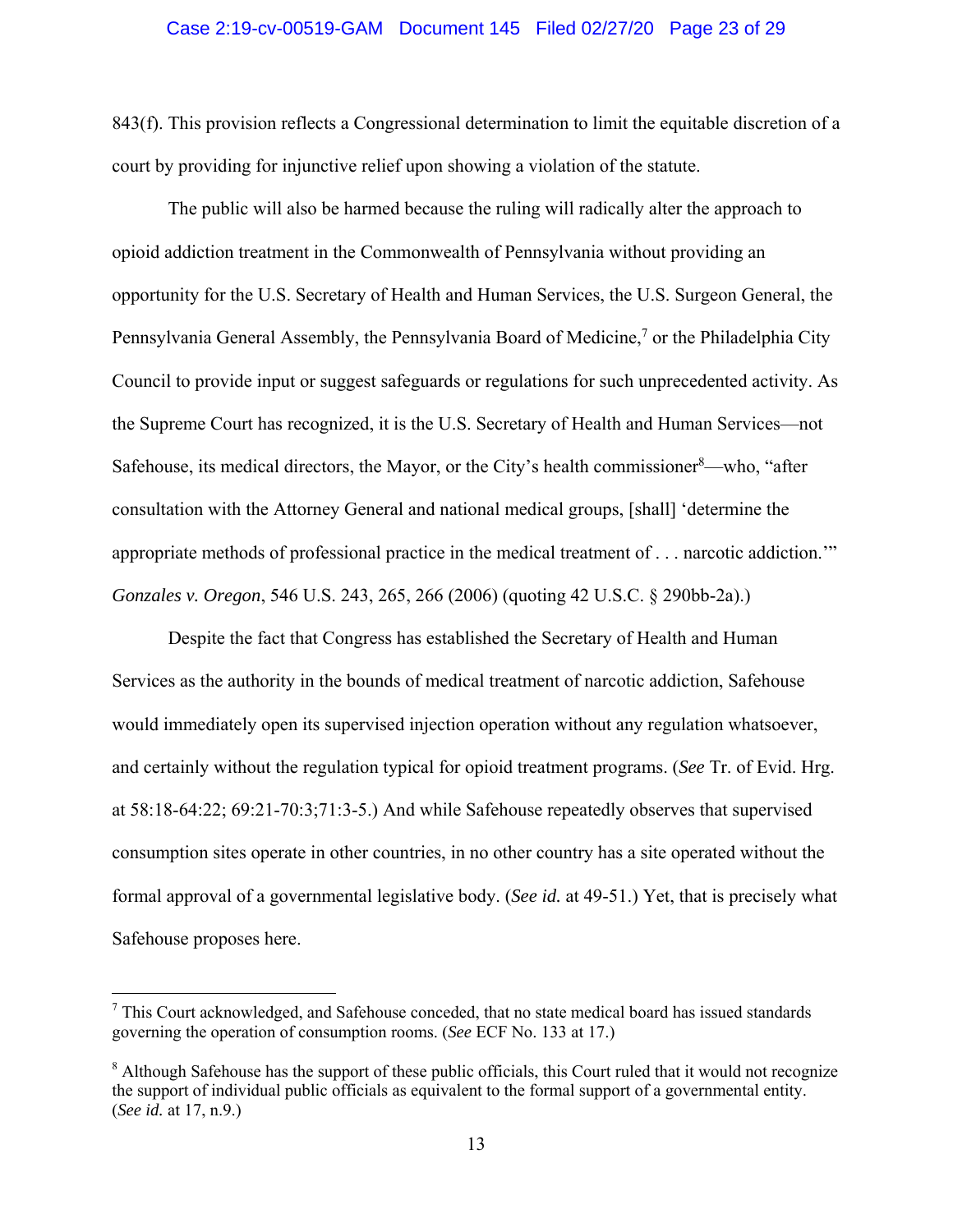#### Case 2:19-cv-00519-GAM Document 145 Filed 02/27/20 Page 24 of 29

 Not only does the Secretary of Health and Human Services have no contemplated role in the radical form of addiction treatment in which Safehouse proposes to engage, but federal medical authorities contest the effectiveness of consumption rooms with respect to persons with opioid use disorder. The U.S. Surgeon General, Vice Admiral Jerome Adams, has recently spoken against injection sites, and previously announced that neither he nor the Administration supports supervised injection.<sup>9</sup> Surgeon General Davis stated that his office's review of the data has led them to the conclusion that proven, front-line strategies such as medication assisted treatment should be optimized before "having conversations about more controversial interventions[.]" He has also stated that "safer doesn't mean safe."

A stay would also permit appellate review before the consequences of Safehouse's contemplated operations are visited on the people of Philadelphia and, in particular, the people of South Philadelphia and Kensington. Congress recognized the harms associated with illegal drug use in affected communities. *See, e.g.*, National Narcotics Act of 1984, Pub. L. No. 98-473, 98 Stat. 2168 (finding that "90 percent of heroin users rely upon criminal activity as a means of income" and "[m]uch of the drug trafficking . . . results in increased violence and criminal activity because of the competitive struggle for control of the domestic drug market"). Congress was also concerned that permitting illegal drug use in public would give the veneer of public acceptance for such acts. *See* 132 Cong. Rec. S13741-01, 1986 WL 793417.

Echoing Congress's concerns, Kensington neighborhood associations submitted a powerful amicus brief about the likely effects of an injection facility on their neighborhood and the individuals and families residing there. (*See* ECF No. 97 at 7-8.) The Associations discussed

<sup>9</sup> *See* Steven Ross Johnson, *Surgeon General urges ER docs to advocate for evidence-based opioid treatment*, ModernHealthcare (May 23, 2018) (https://www.modernhealthcare.com/article/20180523/ NEWS/180529976/ surgeon-general- urges-er-docs-to-advocate-for-evidence-based-opioid-treatment)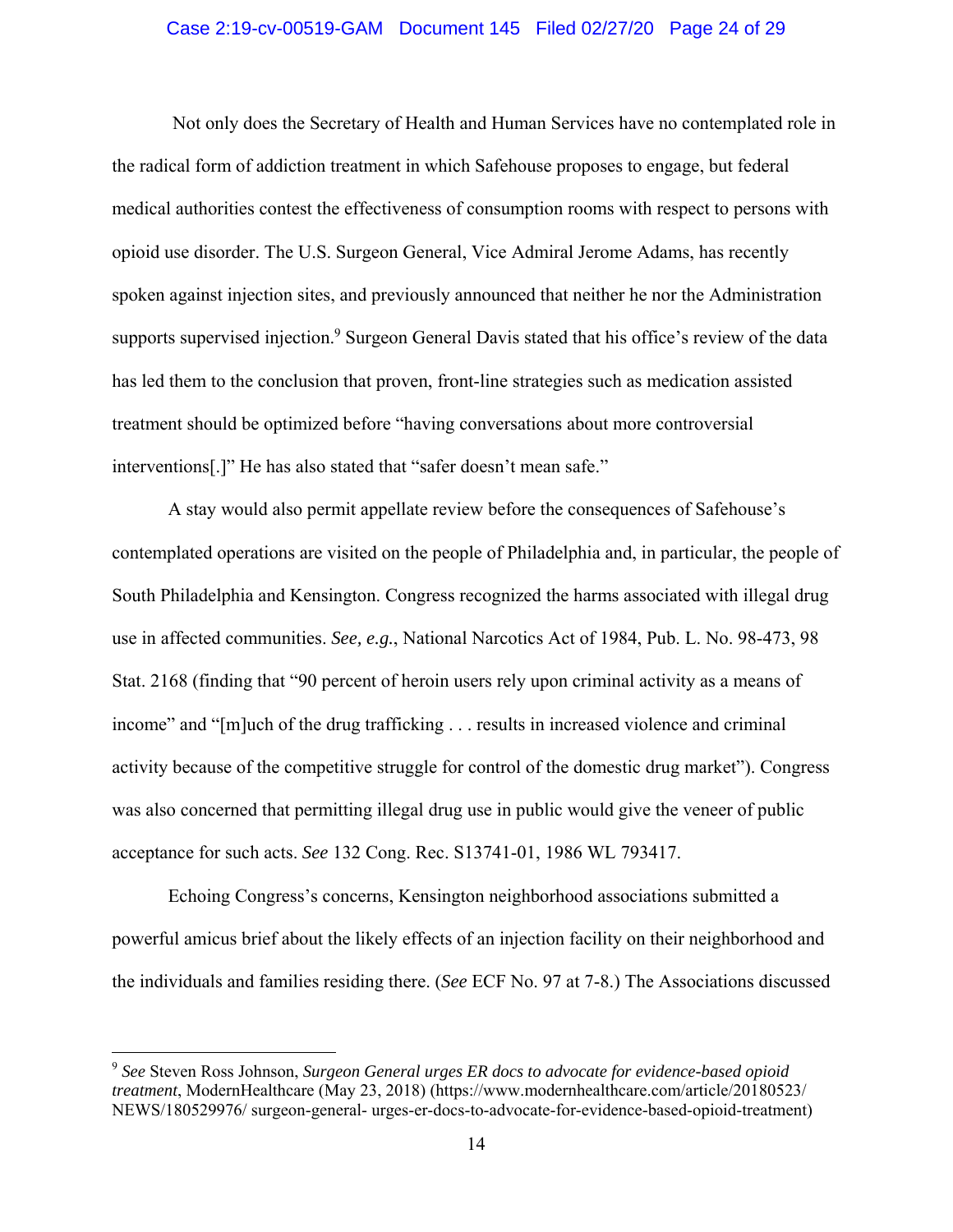#### Case 2:19-cv-00519-GAM Document 145 Filed 02/27/20 Page 25 of 29

the public disorder and crime that has accompanied consumption rooms in other countries. (*See id.* at 11-12 (citing articles describing enhanced crime around injection sites).) The Associations wrote that "Congress enacted 21 U.S.C. § 856(a), and subsequent amendments expanding its scope, precisely because it recognized that facilities that concentrate illegal drug use frequently represent the death knell for communities, especially those already struggling with the impact of drug abuse." (*See id.* at 2.)

As for South Philadelphia, Safehouse waited until after this Court entered its declaratory judgment to announce that—only days from now—it intends to open its first location in South Philadelphia. *See* Anna Orso, *et al*, "South Philadelphia greets news of first supervised injection site with outrage, and also hope," Philadelphia Inquirer (Feb. 26, 2020).<sup>10</sup>

Residents of South Philadelphia have expressed understandable "outrage," *see id.*, noting that they received no notice of this proposal and no time to provide input into the process, voice area-specific considerations, or raise opposition. Even though Safehouse was formed more than 18 months ago, it chose to give the residents of South Philadelphia no notice of its plans and no opportunity for a meaningful say in how it will operate. The citizens of Philadelphia thus risk likely harm, including increased drug use and drug dealing within and around Safehouse's location—activity which is a direct threat to public safety. As the Court has acknowledged, the efficacy of consumption rooms is disputed and any link to treatment they may provide is experimental, at best. Even though Safehouse has charitable intentions, and seeks to address the opioid epidemic by minimizing the risk of drug overdoses, Safehouse has selected a means that Congress has chosen to criminalize.

 $10$  Available at https://www.inquirer.com/health/opioid-addiction/supervised-injection-site-philadelphiasafehouse-community-reaction-opioids-20200226.html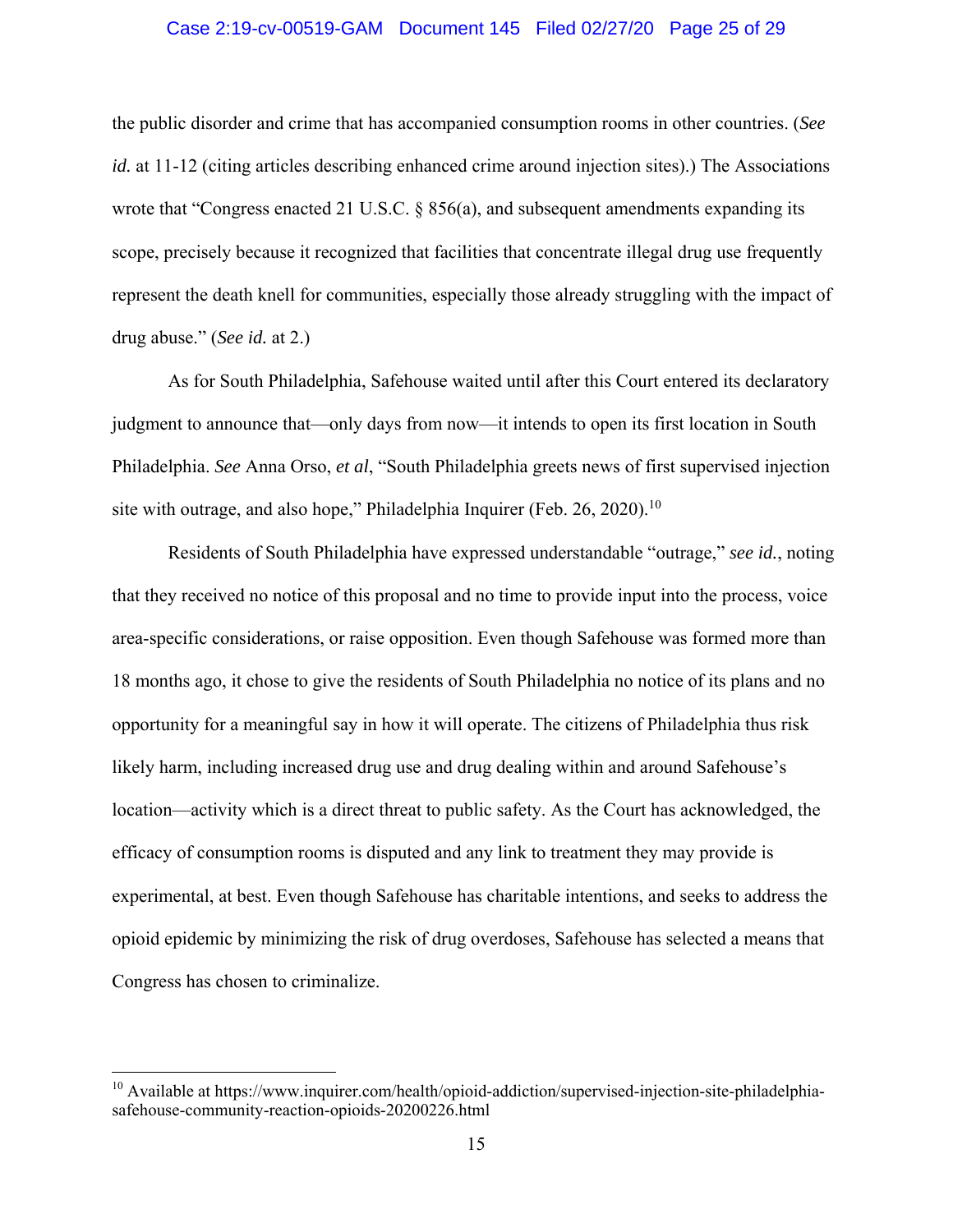Given the complexity of this legal issue, the citizens of Philadelphia should not be forced to contend with the downstream consequences of a consumption room in their neighborhood, especially without an appellate court issuing a ruling on the legality of such an operation.

### **C. Safehouse will not be harmed by the imposition of a brief stay preserving the status quo in this case.**

The remaining factor also weighs in the government's favor: Safehouse will not be substantially harmed by a stay of this Court's order, which would merely preserve the status quo until appellate review is complete. Safehouse was formed in August of 2018. (*See* Am. Compl., ECF No. 25 at  $\P$  5; Defs.' Ans., ECF No. 45 at  $\P$  5 (admitting allegation).) For the last 18 months, both before and during the pendency of this case, Safehouse has not offered supervised consumption services. Safehouse has stated that, *upon entry of a declaratory judgment in its favor*, it plans to open at least one facility in Philadelphia as soon as possible. (*See* ECF No. 137 at 8; Ex. A, ECF No. 137-1 at ¶ 24.) Accordingly, it would maintain the status quo in this case for this Court to *stay* the effect of its declaratory judgment.

A stay pending appeal "simply suspends judicial alteration of the status quo" by suspending the source of authority to act—the order or judgment in question. *Nken*, 556 U.S. at 429 (citation omitted). Safehouse may claim that it is harmed by a delay in its ability to provide what it believes are important services. But, as the Supreme Court has established, it is the U.S. Secretary of Health and Human Services who has the authority to determine the "appropriate methods of professional practice in the medical treatment of . . . narcotic addiction.'" *Gonzales*, 546 U.S. 243 at 265, 266 (quoting 42 U.S.C. § 290bb-2a).)

Moreover, entering a limited stay pending the resolution of the appeal may well benefit Safehouse. It may avoid Safehouse having to take steps to close down its consumption rooms, redistribute or release its staff and volunteers, and unwind its activity, should the Third Circuit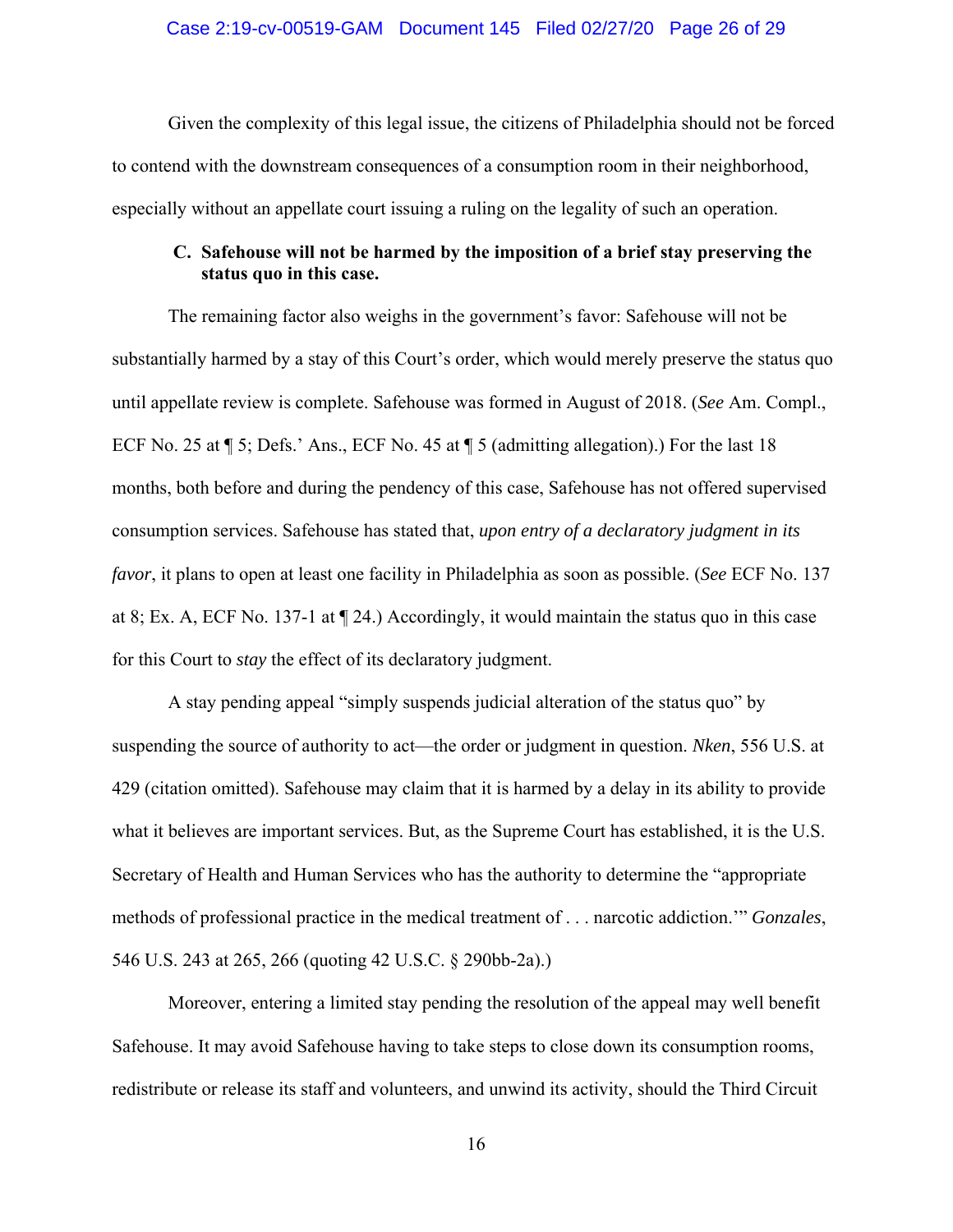#### Case 2:19-cv-00519-GAM Document 145 Filed 02/27/20 Page 27 of 29

ultimately determine that its consumption room facility is illegal—an outcome about which, as discussed above, there exists a substantial question.

#### **CONCLUSION**

The government and the public have an interest in maintaining the status quo in this City while the Third Circuit considers whether Safehouse's radical, unproven, and unprecedented facility is illegal. Because the government has strong arguments and a substantial case on the merits, the United States respectfully requests this Court stay the effect of its judgment pending appeal and preserve the status quo.

 In the alternative, should the Court deny the government's motion for a stay, the United States moves this Court to impose a temporary stay while the United States moves for a stay pending appeal in the Third Circuit, up to and including the date the Third Circuit rules on the government's stay motion. *See, e.g., In re Chevron Corp*., 633 F.3d 153, 160 (3d Cir. 2011) (explaining that, following the issuance of a district court order, appellants appealed to the Third Circuit and simultaneously filed a motion for a stay pending appeal, which the district court denied in part, issuing instead a temporary stay pending appellants' application for a stay to the Third Circuit, which the Third Circuit granted).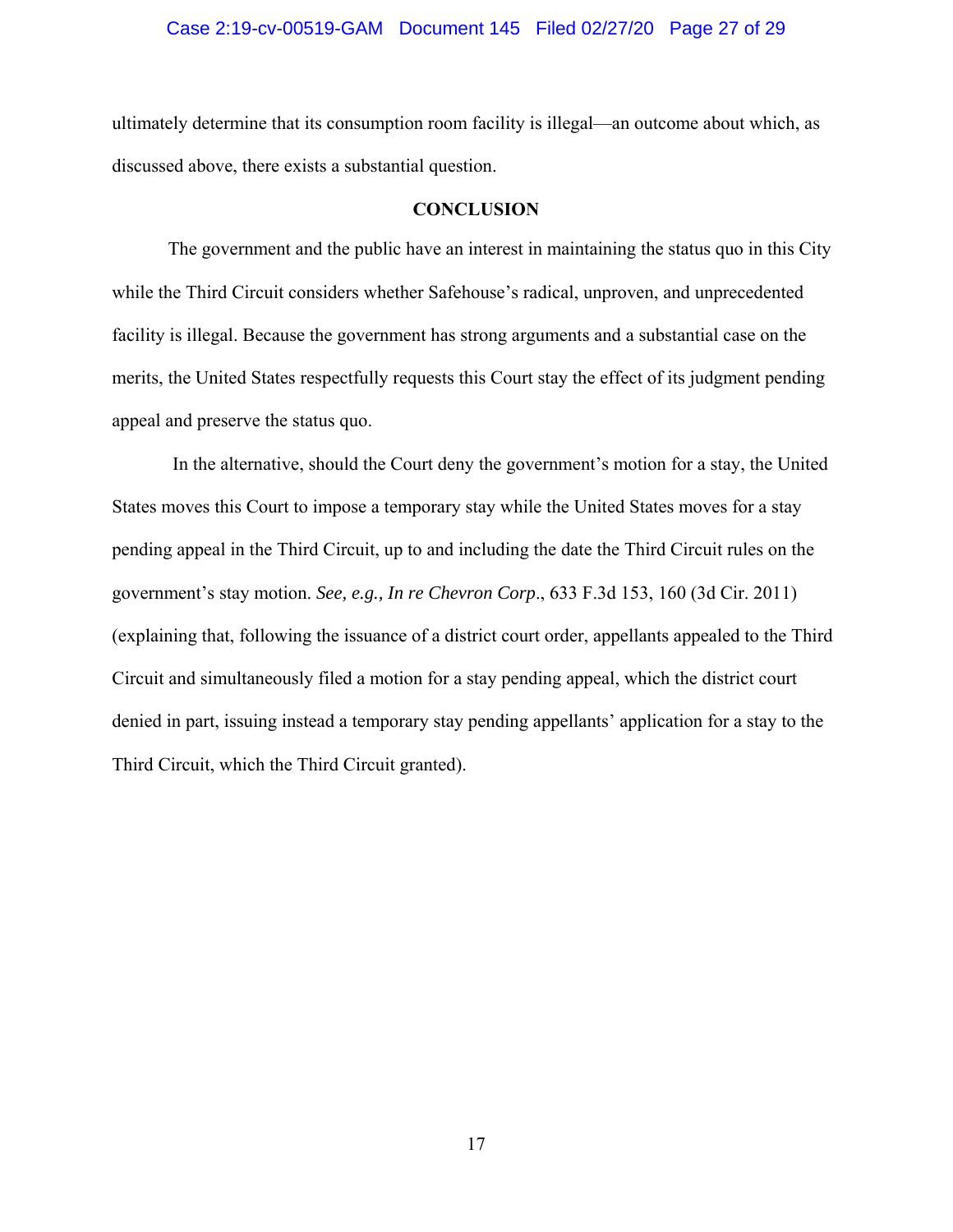Dated: February 27, 2020 Respectfully submitted,

JOSEPH H. HUNT Assistant Attorney General Civil Division

GUSTAV W. EYLER Acting Director Consumer Protection Branch

ALEXANDER K. HAAS **Director** Federal Programs Branch

ANDREW E. CLARK Assistant Director Consumer Protection Branch

JACQUELINE COLEMAN SNEAD Assistant Director Federal Programs Branch

DANIEL K. CRANE-HIRSCH Trial Attorney Consumer Protection Branch

*Co-Counsel for the United States*

WILLIAM M. McSWAIN United States Attorney

/s/Gregory B. David GREGORY B. DAVID Assistant United States Attorney Chief, Civil Division

/s/ John T. Crutchlow JOHN T. CRUTCHLOW BRYAN C. HUGHES ERIN E. LINDGREN Assistant United States Attorneys Eastern District of Pennsylvania 615 Chestnut Street, Suite 1250 Philadelphia, PA 19106-4476 TEL: (215) 861-8200 FAX: (215) 861-8618

*Counsel for the United States*